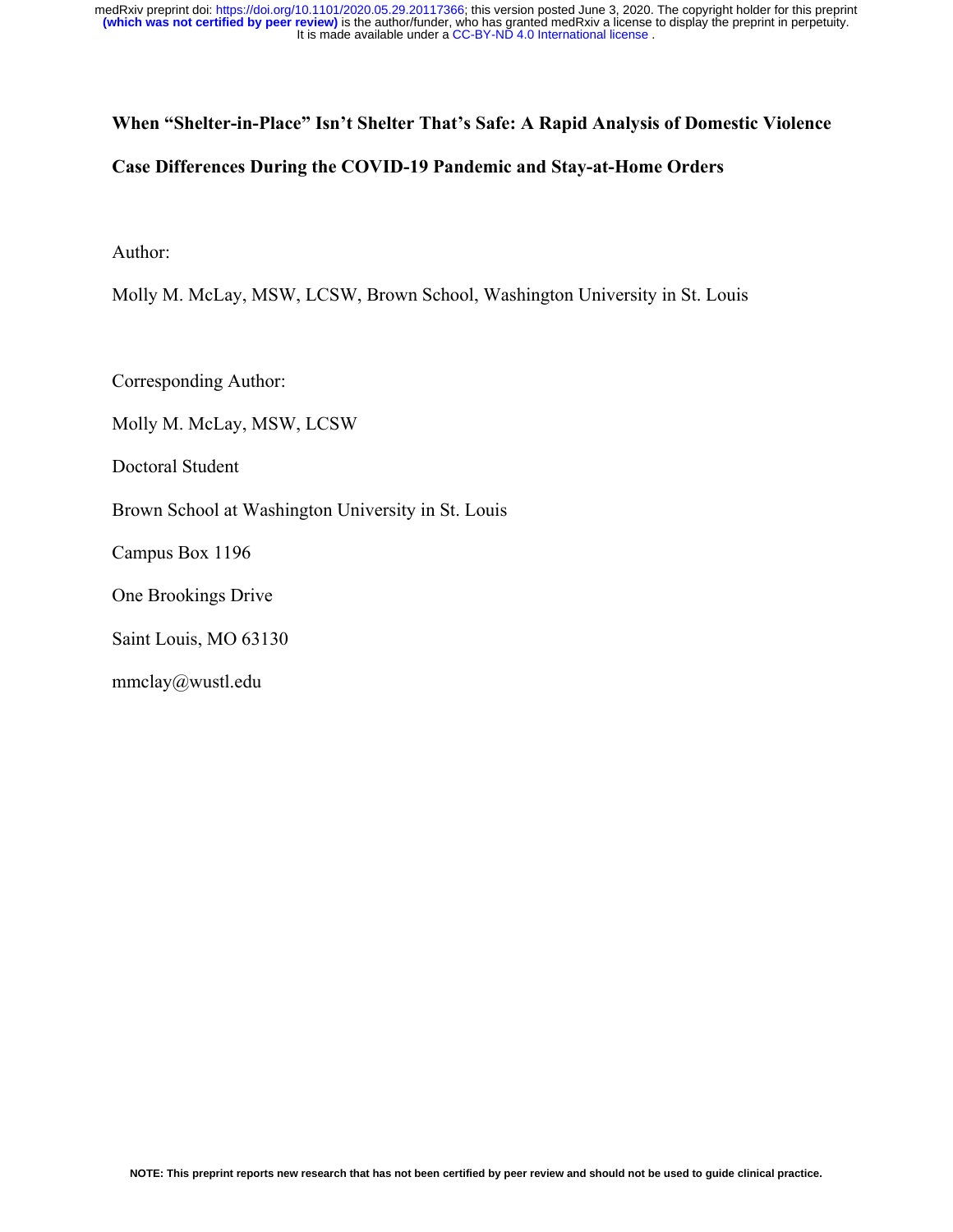DOMESTIC VIOLENCE DURING COVID-19 2

## **Abstract**

**Purpose**: This study explored the COVID-19 pandemic's impacts on domestic violence (DV) with the following research questions: 1) Did DV occurring during the pandemic differ on certain variables from cases occurring on a typical day the previous year? 2) Did DV occurring after the implementation of shelter-in-place orders differ (on these same variables) from cases occurring prior to shelter-in-place orders? **Methods**: Two logistic regression models were developed to predict DV case differences before and during the pandemic. DV reports (N=4618) were collected from the Chicago Police Department. Cases from March 2019 and March 2020 were analyzed based on multiple variables. One model was set to predict case differences since the pandemic began, and another model was set to predict case differences during the shelter-inplace period later that month. **Results**: Both models were significant with multiple significant predictors. During the pandemic period, cases with arrests were 3% less likely to have occurred, and cases at residential locations were 22% more likely to have occurred. During the shelter-inplace period, cases at residential locations were 64% more likely to have occurred, and cases with child victims were 67% less likely to have occurred. **Conclusions**: This study offers a rapid analysis of DV case differences since the pandemic and shelter-in-place began. Additional variables and data sources could improve model explanatory power. Research, policy, and practice in this area must pivot to focus on protecting children whose access to mandated reporters has decreased and moving victims out of dangerous living situations into safe spaces. **Key words**: domestic violence; family violence; COVID-19; coronavirus; pandemic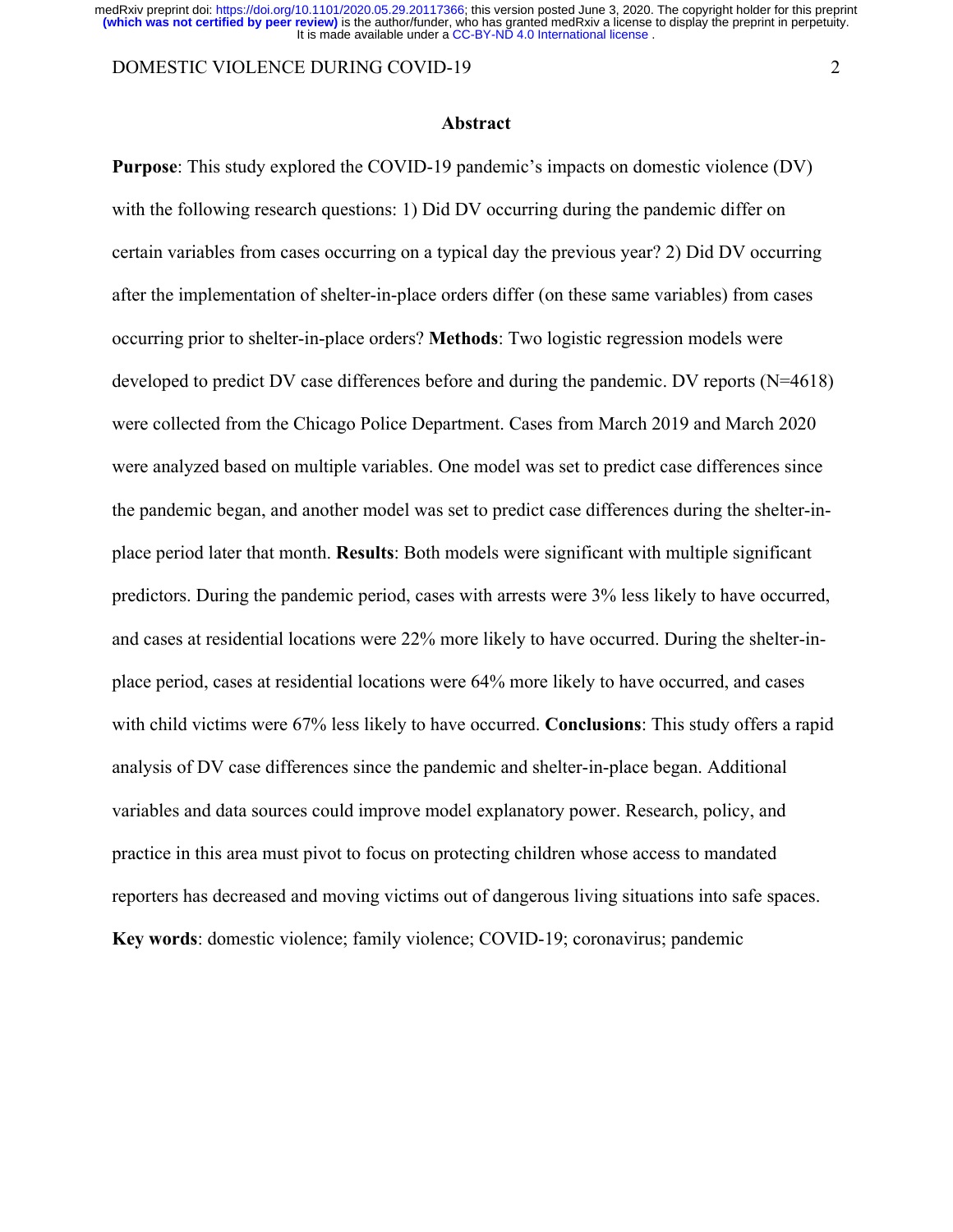#### DOMESTIC VIOLENCE DURING COVID-19 3

# **When "Shelter-in-Place" Isn't Shelter That's Safe: A Rapid Analysis of Domestic Violence Case Differences During the COVID-19 Pandemic and Stay-at-Home Orders Purpose**

## **Background**

The COVID-19 pandemic has wreaked havoc across the world since late 2019, causing 4,801,282 of individuals to fall ill and 318,465 to die, according to the Johns Hopkins Coronavirus Resource Center as of May 18, 2020 (Dong, Du, & Gardner, 2020). COVID-19's impact on the United States began in late January 2020, and the numbers of individuals impacted is still rising exponentially, with a total of 1,508,291 cases and 90,340 deaths (Dong, Du, & Gardner, 2020). While research has jump-started to develop testing, treatment, and vaccines, the impact of the COVID-19 on social factors cannot be ignored. The Centers for Disease Control and Prevention (CDC) have recommended that individuals stay six feet away apart, not gather in groups, and only venture out for necessities (CDC, 2020b). As a result, businesses have closed or reduced operations, schools have moved online, and many are now working from home (CDC, 2020a). In March 2020, states began issuing statewide stay-at-home orders to their residents, including Illinois (Petrella, St. Clair, Johnson, & Pratt, 2020), which has the third largest number of COVID-19 cases of all states (Dong, Du, & Gardner, 2020). Given the unique circumstances of the COVID-19 pandemic, research is needed to identify its impacts on individuals, families, and communities.

With social distancing recommendations and shelter-in-place orders making abrupt changes to the ways people interact, this study aimed to understand the COVID-19 pandemic's potential impacts on one of the most volatile of such interactions: domestic violence. Often referring to violence experienced within an intimate or familial relationship, domestic violence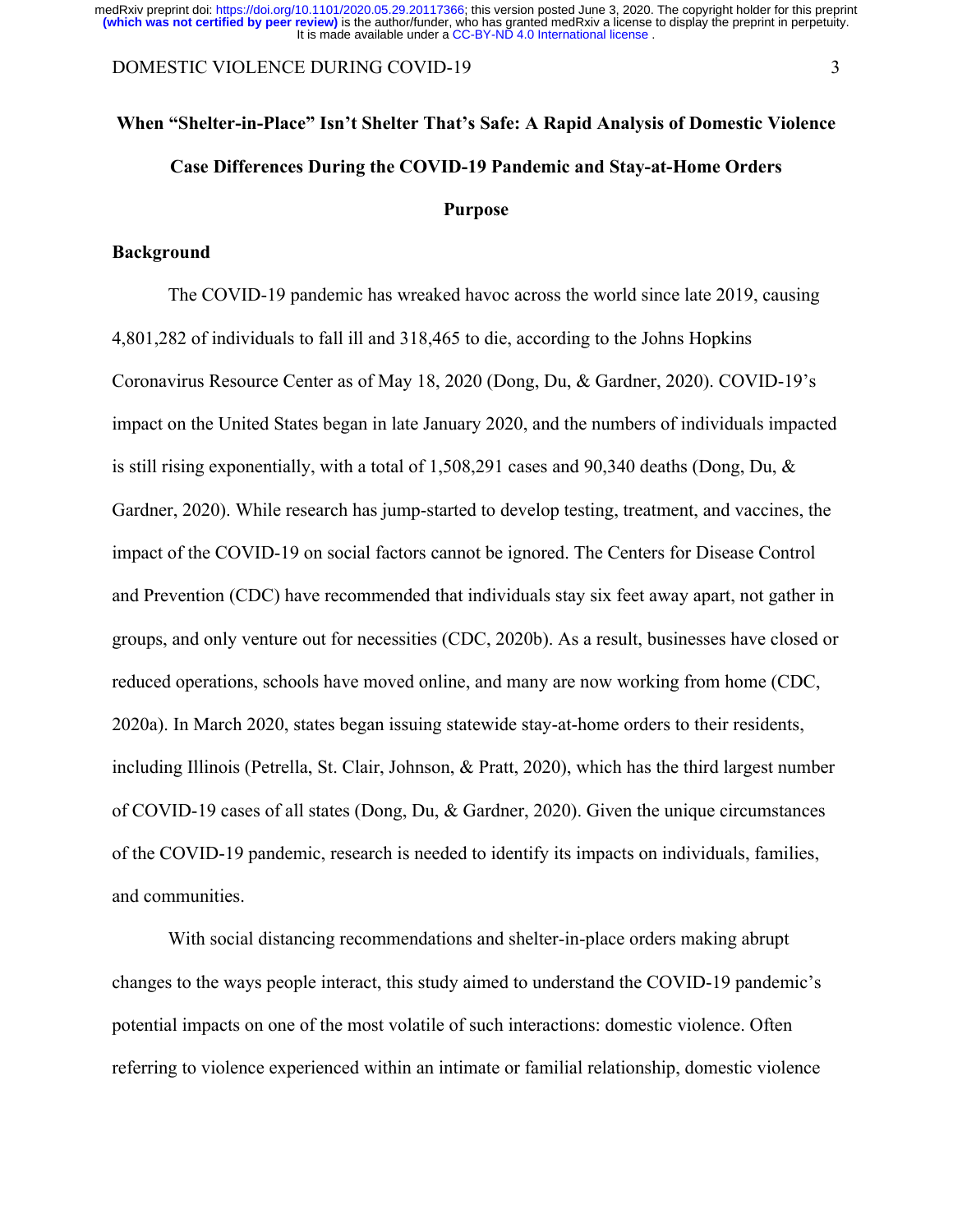## DOMESTIC VIOLENCE DURING COVID-19 4

continues to impact individuals across the world and can include physical, verbal, and sexual forms as well as stalking (Perilla, Lippy, Rosales, & Serrata, 2011). The U.S. is no different, with 1 in 3 women and 1 in 4 men having experienced some form of this violence over the life course (Black et. al., 2011). Children are impacted as well, with some estimates indicating that 68-80% of children have witnessed domestic violence (Jaffe, 2018). Domestic violence has devastating effects on its victims and their loved ones, with mental health consequences and physical injuries being common, and 1 in 6 homicide victims being killed by their intimate partners (CDC, 2019).

While research on domestic violence prevention and treatment is ongoing, and several sources have conjectured COVID-19's impact on it based on available statistics (Abramson, 2020; Bosman, 2020; Kumar & Nayar, 2020) and lessons learned thus far (Usher, Bhullar, Durkin, Gyamfi, & Jackson, 2020; Van Gelder et. al., 2020), no published peer-reviewed studies have analyzed domestic violence rates in light of the pandemic. Location is of critical note; with more individuals at home, violence may happen more frequently behind closed doors. During this time of increased stress and fear (Brooks et. al., 2020), changes may also be seen in the ways domestic violence looks, the factors comprising it, and the individuals experiencing it. Given that first responders and service providers are experiencing reduced staffing and virtual interactions in response to the threat of COVID-19 (CDC, 2020a), research is needed to understand what domestic violence looks like in this unprecedented moment, so that prevention and treatment can shift to appropriately respond.

## **Research Questions**

This study analyzed the potential impacts of the COVID-19 pandemic on domestic violence reports in the U.S. through logistic regression analysis. Two models were developed to predict changes in the presentation of domestic violence before and during the pandemic at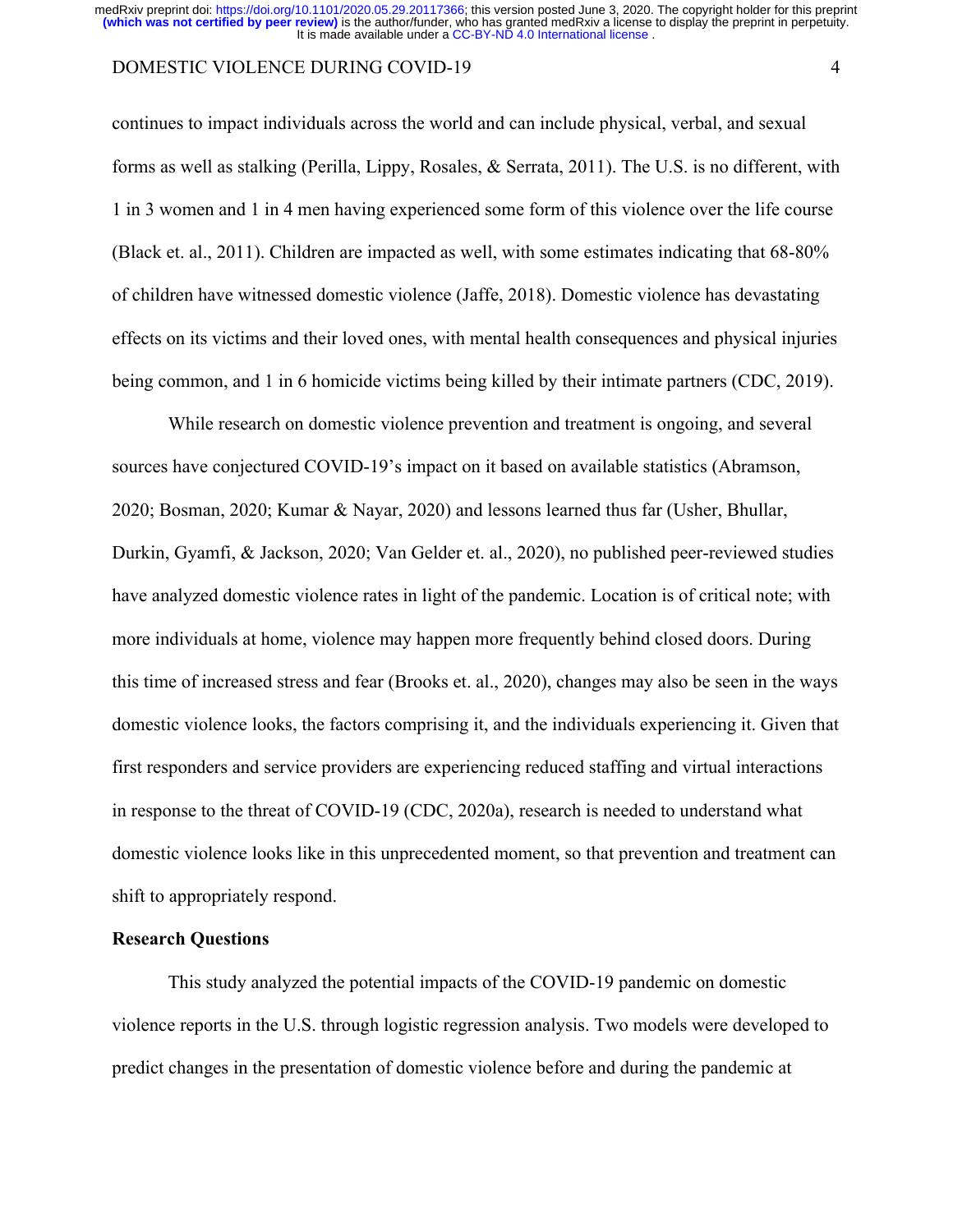## DOMESTIC VIOLENCE DURING COVID-19 5

different time points, utilizing data from a large U.S. city before and during the height of key policy changes in March 2020. This study analyzed relationships between the timeframe of domestic violence occurrence and a number of key variables. This study poses the following research questions:

- 1. Will domestic violence that occurred during the COVID-19 pandemic in March 2020 have key differences in the presence of a sex offense, weapon use, resulting arrest, presence of child victims, and residential locationality than domestic violence occurring on a typical day in March 2019?
- 2. Will domestic violence that occurred after the implementation of COVID-19 shelter-inplace orders on March 21, 2020 have key differences in these same variables than domestic violence occurring during the pandemic but prior to shelter-in-place orders?

## **Methods**

#### **Sampling**

The study's sample is comprised of police reports from the Chicago Police Department (CPD). Reports on cases that occurred during the months of March 2019 and March 2020 were utilized. Data was downloaded from the Chicago Data Portal (2020). March 2019 was used as a "usual circumstances" comparison to the March 2020 calls, which occurred toward the beginning of the COVID-19 pandemic hitting this city. It is also the month in which a shelter-in-place order was put into effect (Petrella, St. Clair, Johnson, & Pratt, 2020), which was also a point of analysis.

There were 19,747 police reports documented by CPD on March 2019 cases, and there were 15,852 reports on March 2020 cases. The data was then narrowed to any reports considered domestic incidents, for a total of 6,560 reports. Data was then imported from a CSV file into a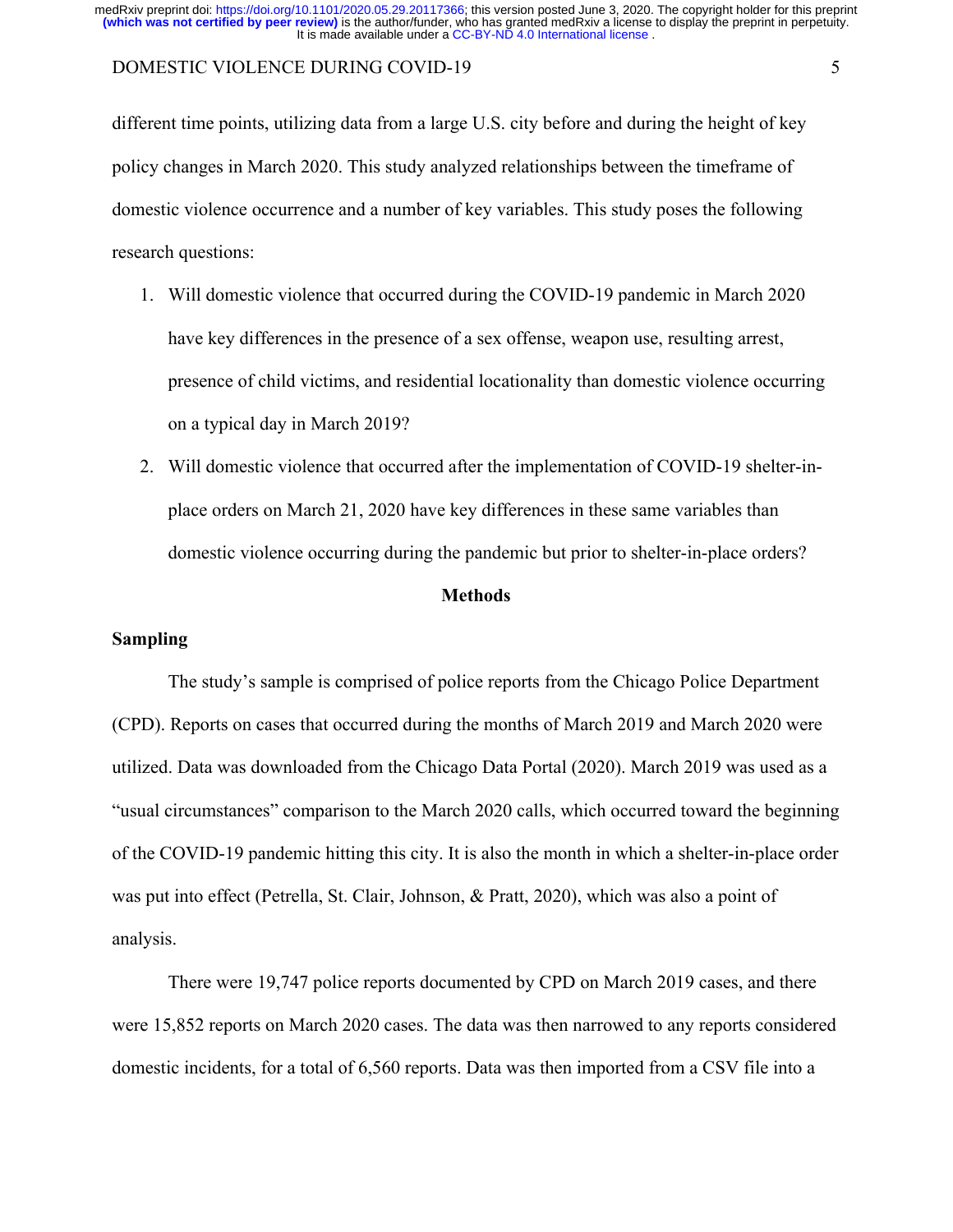## DOMESTIC VIOLENCE DURING COVID-19 6

Stata data file. The sample was then reduced only to reports involving some kind of physical or sexual violence. These offenses included any kind of assault, any kind of battery, homicide, criminal sexual assault, any sex offense, and physical or sexual offenses against children. The final sample consisted of 4,618 police reports. There was no missing data in the entire sample. However, this dataset did not include any demographic information about victims or perpetrators; information was limited to basic descriptors of the case, its crime code and characteristics, location data, and basic date/time information.

#### **Variables and Instrumentation**

Two dependent variables were analyzed: occurrence of domestic violence during the pandemic or not, and occurrence of domestic violence during shelter-in-place order or not. These two dependent variables, as well as several independent variables, are described as follows:

**Occurrence of domestic violence during COVID-19 pandemic.** One dependent variable for this study is whether or not a domestic violence case occurred during the COVID-19 pandemic. For this study's purposes, March 2019 and March 2020 police calls were the two groups analyzed and represented the dummy coding for this variable, with March 2020 cases being the group of interest and March 2019 being the reference group. This coding reflects the study's purpose of determining whether or not there are significant differences in the composition of domestic violence cases before and during the COVID-19 pandemic. To create this variable, any report for domestic violence happening between March 1-31, 2020, was coded as "pandemic" = "1." Any report for domestic violence happening between March 1-31, 2019, was coded as "pandemic" = " $0$ ."

**Occurrence of domestic violence during shelter-in-place order.** The other dependent variable for this study is whether or not a domestic violence case occurring during the pandemic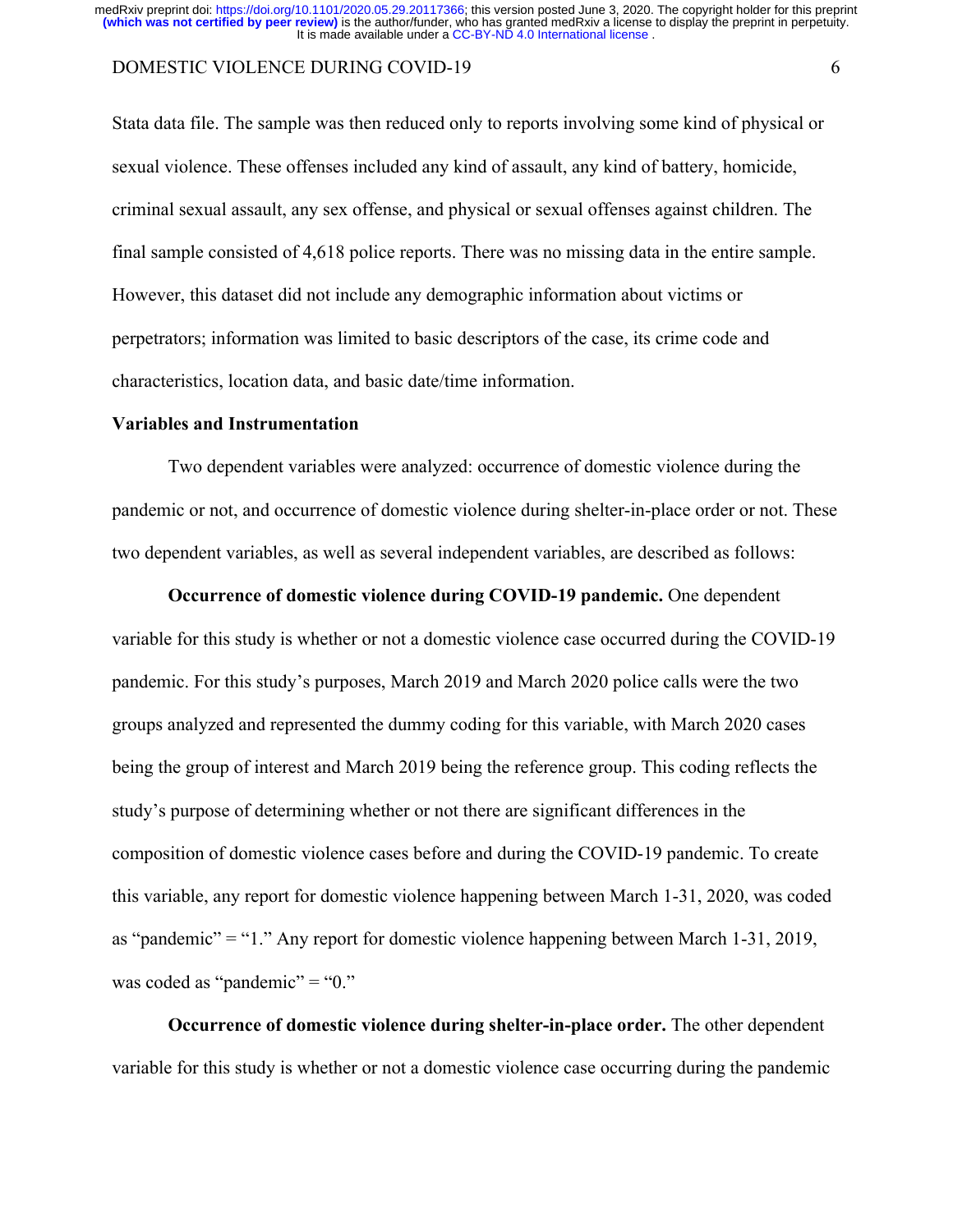## DOMESTIC VIOLENCE DURING COVID-19 7

happened before or after the shelter-in-place order for the city of Chicago took effect, as this order placed additional constraints on individual's interactions and whereabouts. The shelter-inplace, or "stay at home" order went into effect on March 21, 2020, at 5:00pm (Petrella, St. Clair, Johnson, & Pratt, 2020). Cases occurring at or after this time were the group of interest, and cases before this time (but still during March 2020) were the reference group. This coding reflects the study's purpose of determining whether or not there are significant differences in the composition of domestic violence cases before and during shelter-in-place. To create this variable, any report for domestic violence happening between March 21 at 5:00pm and March 31 at  $11:59$ pm, was coded as "stayhome" = "1." Any report for domestic violence happening between March 1 at 12:00am and March 21 at 4:59pm was coded as "stayhome" = "0."

**Presence of sex crime***.* The presence of a sex crime during domestic violence cases was one independent variable analyzed. For the purposes of this research, sex crime was operationalized as any of the following crimes: criminal sexual assault, sex offense, and any sexual offenses against children. Data was also manually searched in Excel to ensure that no additional sex crimes were missed. A variable called "sexcrime" was created, and any case containing one of these elements was coded as "1," and any case that did not contain a sex crime was coded as "0."

**Use of weapon.** The use of a weapon during domestic violence cases was another independent variable contributing to these analyses. In CPD records, all cases involving weapons were designated as "aggravated" per the criminal code. Data was also manually searched in Excel to ensure that no additional crimes with weapons were missed. A variable called "weapon" was created, and any case involving the use of a weapon was coded as "1," and any case that did not was coded as "0."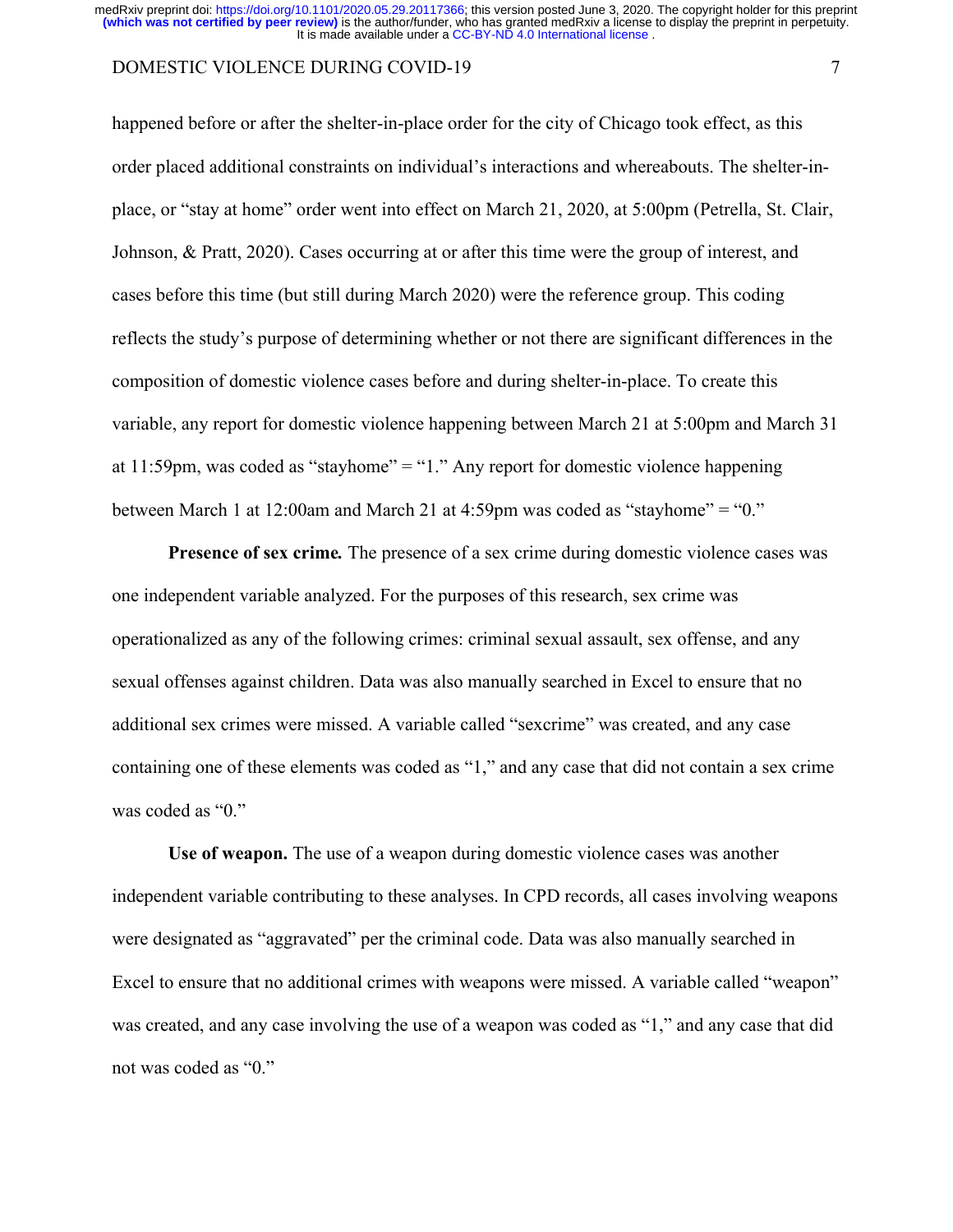## DOMESTIC VIOLENCE DURING COVID-19 8

**Whether or not arrest was made.** The issuance of an arrest during domestic violence cases was another independent variable contributing to these analyses. In CPD records, all cases in which an arrest was made were coded as such. A variable called "arrest" was created, and any case in which an arrest was made was coded as "1," and any case without was coded as "0."

**Presence of child victim(s).** The presence of one or more child victims during domestic violence cases was another independent variable contributing to these analyses. In CPD records, cases involving children were categorized as "offenses against children." Data was also manually searched in Excel to ensure that no crimes with child victims were missed, and a few crimes in which child victims were referenced in descriptions, but not categorized under "offenses against children," were manually recoded under this category. A variable called "child" was created, and any case involving a child victim was coded as "1." All cases without reported child victims were coded as "0." An interaction term was also created between presence of child victims and presence of sex crimes.

**Location of offense***.* A final independent variable was location, or more specifically, whether or not the violence took place at someone's residence. For the purposes of this research, residence was operationalized as any of the following locations: apartment, residence, nursing home facility, or the grounds, parking lot, or yard of any of these locations. Hotels were not included as residences. Data was manually searched to ensure that all residential locations were coded as such. A variable called "residence" was located, and any case taking place at one of these residences was coded as "1." All cases taking place elsewhere were coded as "0."

## **Data Analysis Plan and Rationale**

Logistic regression analysis was chosen as the primary data analysis tool for this study, as a number of independent variables were of interest, thus justifying the need for a multivariate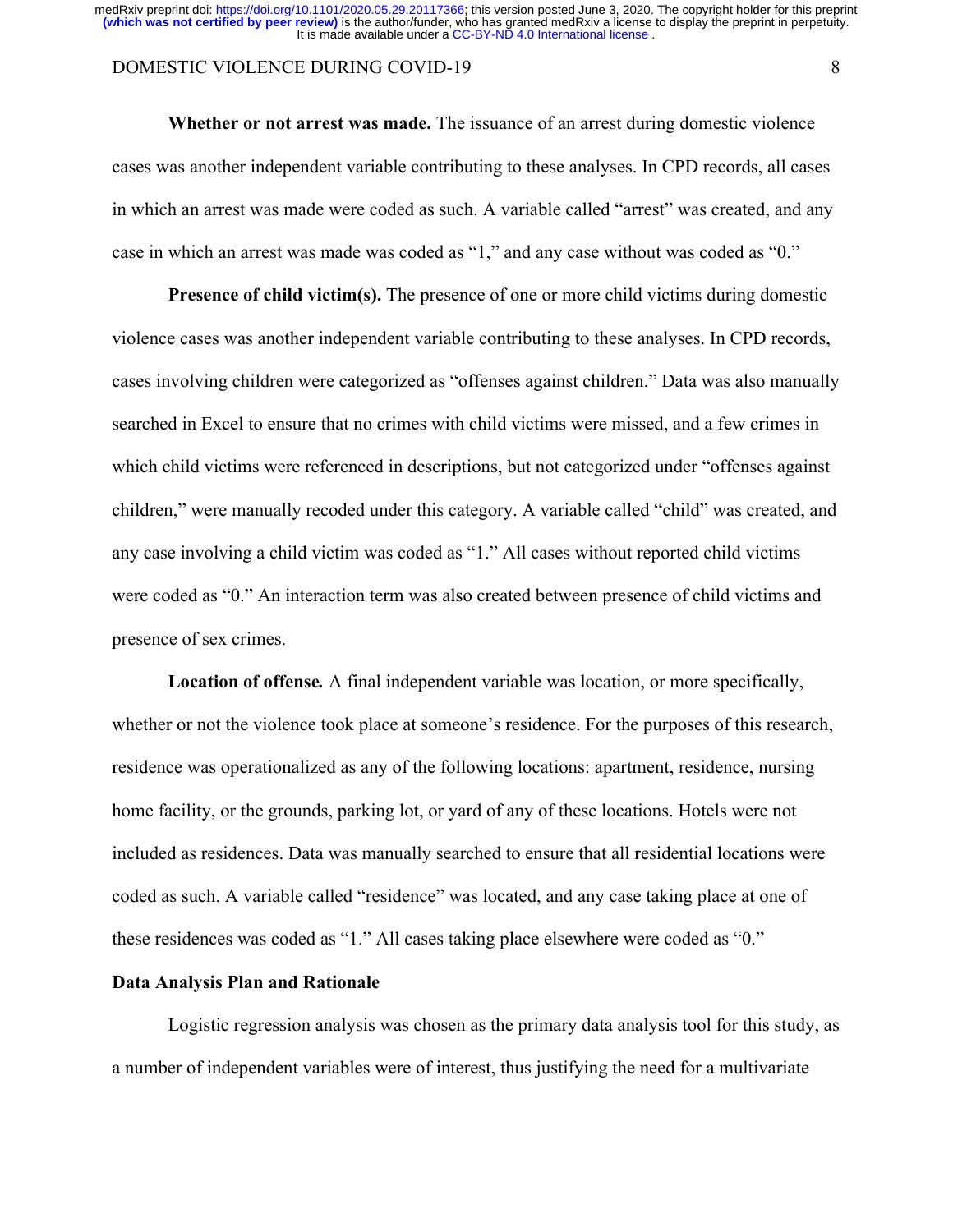## DOMESTIC VIOLENCE DURING COVID-19 9

analysis. Utilizing a maximum likelihood estimator, logistic regression selects coefficients that maximize the probability of reproducing the sample data. Since two "whether or not" situations are being examined, it makes sense to analyze them in terms of probabilities or likelihood of each event occurring. The study offers two models with dichotomous dependent variables: one predicts whether or not a domestic violence case took place during the COVID-19 pandemic, and the other predicts whether or not a domestic violence case took place after the shelter-in-place order went into effect. While only five independent variables were available for the models due to the unique circumstances of the COVID-19 pandemic and the limited data available as a result, there are still enough variables to justify the use of logistic regression. Each model utilized in the study and their formal specifications are outlined as follows.

**Model 1: Occurrence of domestic violence during COVID-19, regressed on multiple variables.** The first logistic regression model features occurrence of domestic violence before or during the COVID-19 pandemic regressed on the following independent variables: presence of a sex crime, weapon use, resulting arrest, presence of child victim(s), and residential locationality. Under this model, it is expected that, all other things being equal: when a sex crime is present, probability of domestic violence occurring during the COVID-19 pandemic changes; when a weapon is used, probability of domestic violence occurring during this pandemic changes; when an arrest is made, probability of domestic violence occurring during this pandemic changes; when a child victim is present, probability of domestic violence occurring during this pandemic changes; and when the location of the violence is a residence, probability of domestic violence occurring during this pandemic changes. The intercept in this model is the predicted log odds of domestic violence's occurrence before or during the COVID-19 pandemic when there is no sex crime present, no weapon use, no resulting arrest, no child victim(s), and the location of the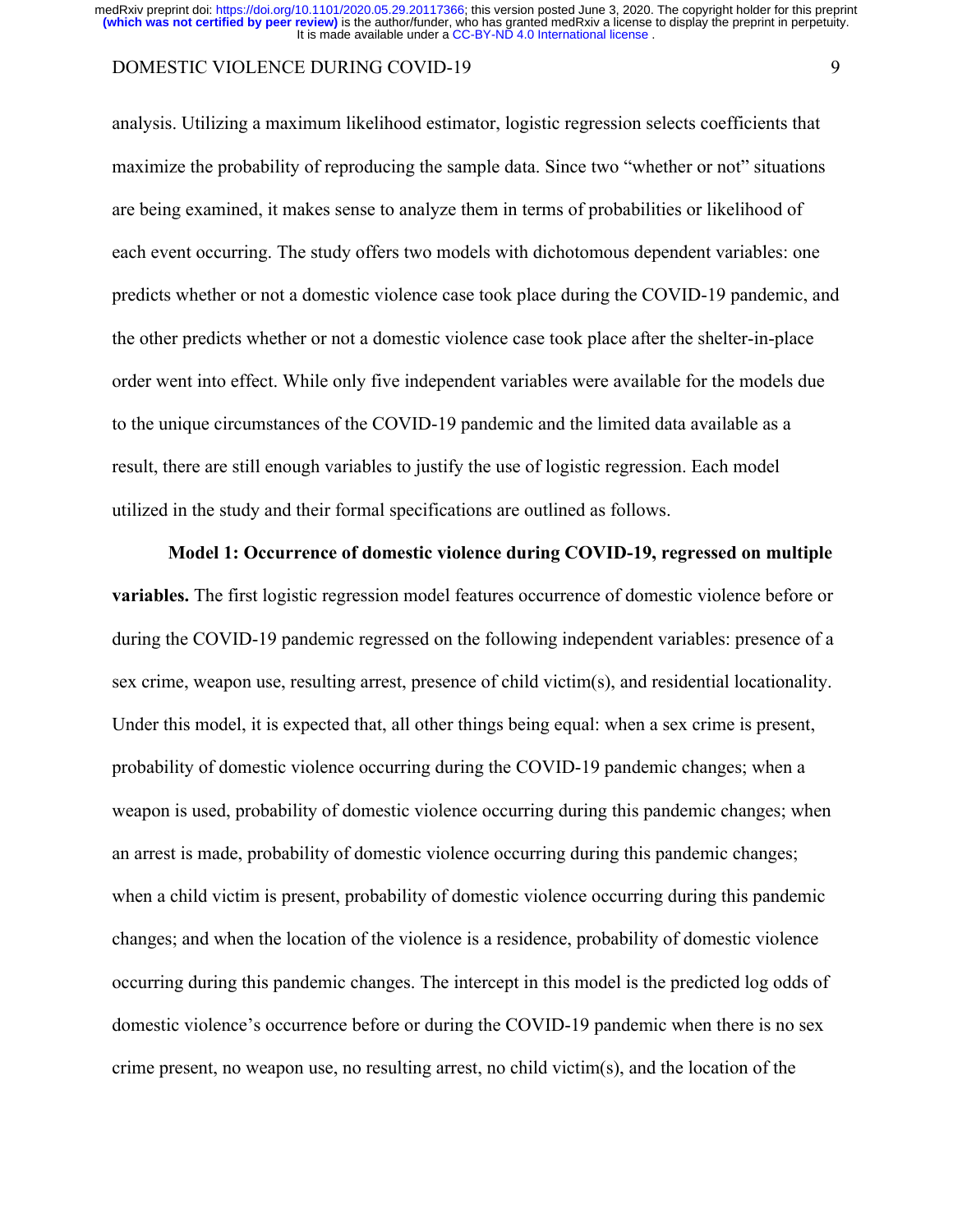### DOMESTIC VIOLENCE DURING COVID-19 10

violence was not a residence. The formal model specification is as follows:

$$
P(pandemic = 1) = \frac{1}{1 + e^{-(\beta_0 + \beta_1 sex crime + \beta_2 weapon + \beta_3 arrest + \beta_4 child + \beta_5 residuence)}}
$$

Two-tailed significance testing was performed on each regression coefficient, and odds ratios and their confidence intervals were reported. Two-tailed testing was chosen due to the unprecedented nature of the COVID-19 pandemic and its yet unknown effects on domestic violence. Given the exploratory nature of this study, this test is appropriate. Multicollinearity and influential data checks were performed to ensure these assumptions of logistic regression were met. Joint hypothesis testing and interaction effects were explored based on various bivariate analyses.

**Model 2: Occurrence of domestic violence during shelter-in-place order, regressed on multiple variables.** The second logistic regression model features occurrence of domestic violence before or during the shelter-in-place order regressed on the same independent variables as the first model: presence of a sex crime, weapon use, resulting arrest, presence of child victim(s), and residential locationality. Under this model, it is expected that, all other things being equal: when a sex crime is present, probability of domestic violence occurring during shelter-in-place changes; when a weapon is used, probability of domestic violence occurring during shelter-in-place changes; when an arrest is made, probability of domestic violence occurring during shelter-in-place changes; when a child victim is present, probability of domestic violence occurring during shelter-in-place changes; and when the location of the violence is a residence, probability of domestic violence occurring during shelter-in-place changes. The intercept in this model is the predicted log odds of domestic violence's occurrence before or during the shelter-in-place order when there is no sex crime present, no weapon use, no resulting arrest, no child victim(s), and the location of the violence was not a residence. The formal model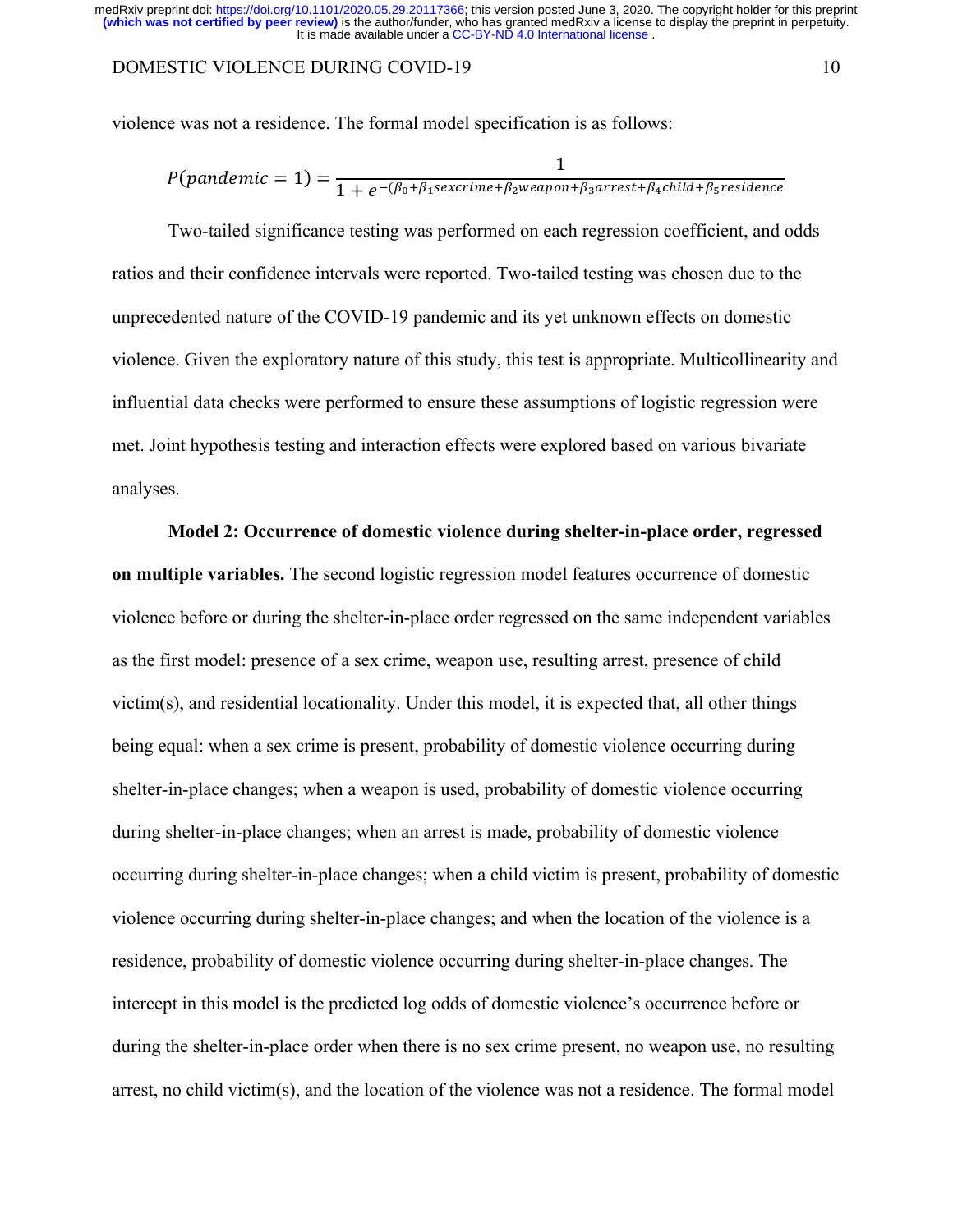#### DOMESTIC VIOLENCE DURING COVID-19 11

specification is below:

$$
P(stayhome = 1) = \frac{1}{1 + e^{-(\beta_0 + \beta_1 sex crime + \beta_2 weapon + \beta_3 arrest + \beta_4 child + \beta_5 residue}}.
$$

Two-tailed significance testing was performed on each regression coefficient, and odds ratios and their confidence intervals were reported. Two-tailed testing was chosen because of the unprecedented nature of the shelter-in-place orders and their yet unknown effects on domestic violence. Given the exploratory nature of this study, two-tailed significant tests are appropriate. Multicollinearity and influential data checks were performed to ensure these assumptions of logistic regression were met. Similar to the first model, joint hypothesis testing using the likelihood ratio test examined whether or not weapon use and resulting arrest jointly contribute to the model fit. Also similarly, joint hypothesis testing and interaction effects were explored based on various bivariate analyses.

## **Results**

### **Descriptive Statistics**

The study's dataset of March 2019 and March 2020 domestic violence cases contains 4,618 records, with complete information on sex offenses, weapon use, arrests made, child victims, and crime locations. The sample is large enough to meet the assumptions of logistic regression. All variables are dichotomous. Descriptive statistics are reported for March 2019 and March 2020 separately and in aggregate (Table 1).

In terms of total domestic violence cases,  $51.26\%$  (n=2367) of the sample's cases occurred in March 2019 and 48.74% (n=2251) took place in March 2020. The number of total cases was slightly lower during the pandemic month than they were during the previous year's "typical" month. During March 2020, 70.32% (n=1583) of cases took place prior to the shelterin-place, and 29.68% (n=668) of cases took place after. This finding is consistent with the fact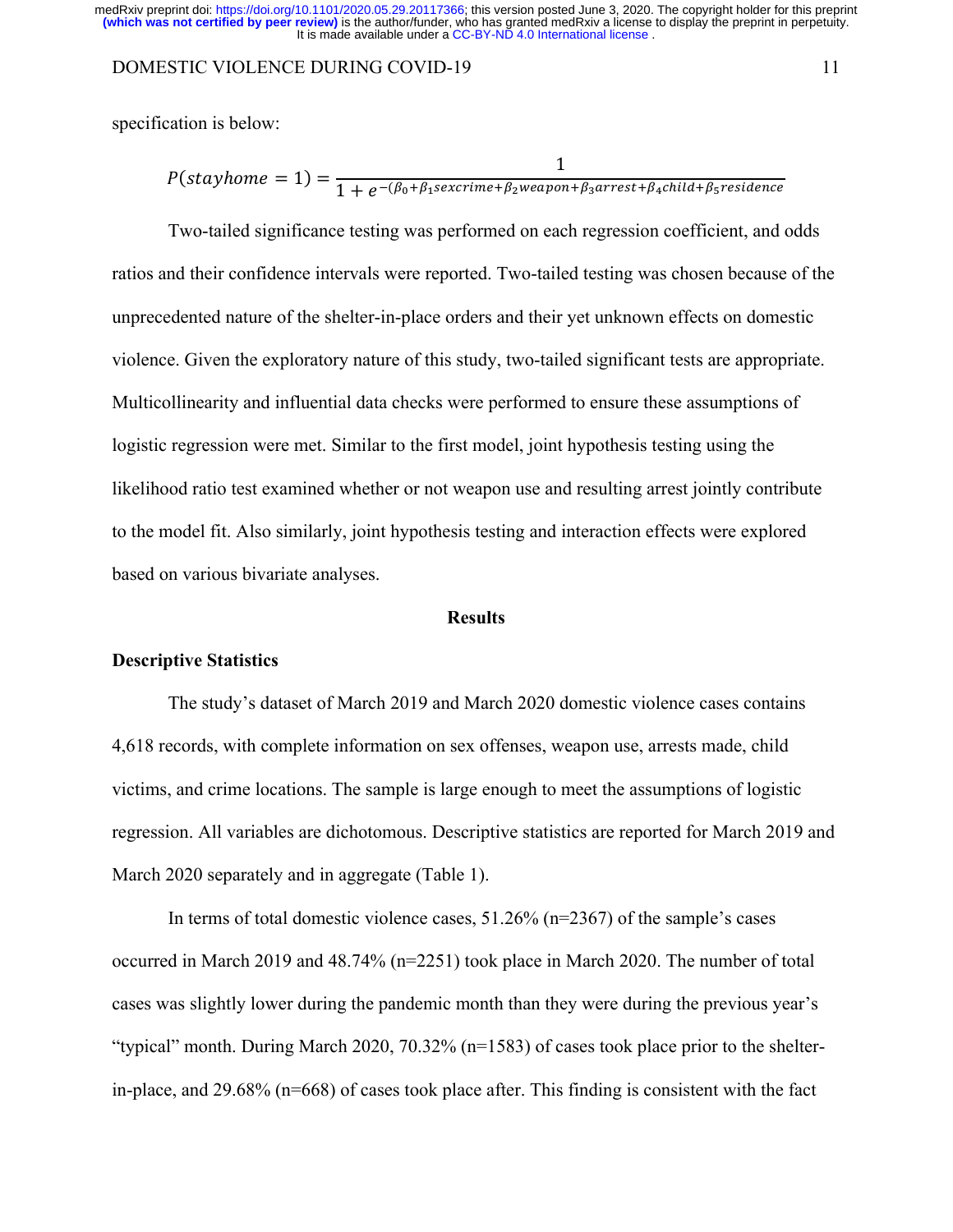## DOMESTIC VIOLENCE DURING COVID-19 12

that the shelter-in-place began on March 21—just over two-thirds of the way through the month.

In terms of overall trends, the overall sample contained cases with sex crimes 2.84% of the time, weapon use 14.83% of the time, arrests made 20.23% of the time, child victims involved 2.97% of the time, and residential locations involved 77.85% of the time. The amount that these varied by occurrence before or during the COVID-19 pandemic are described in Table 1 and was explored in the multiple regression analyses.

### [INSERT TABLE 1]

#### **Bivariate Analyses**

Bivariate analyses were conducted on a few independent variables of interest to determine potential need for interaction terms and joint hypothesis testing.

Several interaction effects were tested preliminarily. The most promising was the potential interaction between the presence of a sex crime and the presence of child victims, for both theoretical and data-driven reasons. Victims of sex crimes and child victims are two particularly vulnerable groups who may lack in-person access to resources during a pandemic, and the experience of child sexual victimization is particularly alarming (Finkelhor, Shattuck, Turner, & Hamby, 2014). Chi-square analysis revealed a strong association between presence of a sex crime and presence of child victims (Table 2), leading to later testing of interaction effects.

Additionally, weapon use and the involvement of an arrest in domestic violence posed an interesting relationship. Logically, it makes sense that there may be a relationship between a weapon used in domestic violence and subsequent arrest in that situation. Chi-square analysis revealed a significant association between these two variables (Table 2). Joint hypothesis testing using likelihood ratio was utilized on these two significantly associated variables, because the size and significance of their association was smaller than the association between sex crimes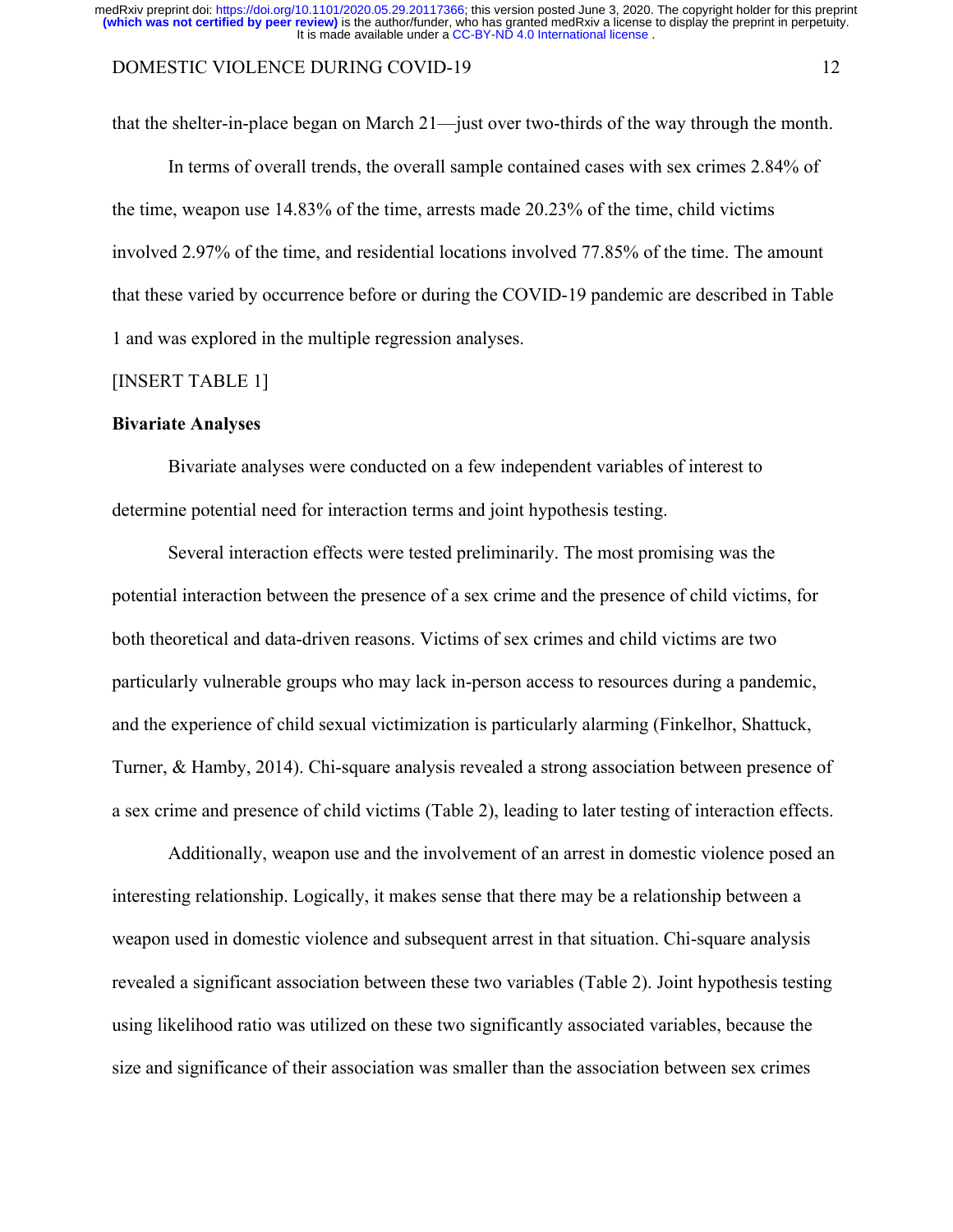## DOMESTIC VIOLENCE DURING COVID-19 13

and child victims, and because these two variables are less critical to understand fully than the experiences of vulnerable youth who may be further impacted during the pandemic. [INSERT TABLE 2]

## **Logistic Regression Analyses**

Models were constructed for both dependent variables after several experimental runs. Since chi-square analysis revealed a strong association between presence of a sex crime and presence of child victims, an interaction term of these two variables was included in preliminary runs. The interaction term was not significant for either model, and both models were improved with its removal, so this term was dropped. Results of each model are presented in Tables 3 and 4 and are detailed as follows.

## **Model 1: Occurrence of domestic violence during COVID-19, regressed on multiple**

**variables.** The results of the first logistic regression model, predicting occurrence of domestic violence during COVID-19 regressed on several key variables, provided interesting findings with low explanatory value (Table 3). A chi-square test was performed on the log-likelihood ratio, and because its value was greater than the critical chi-square value for a two-tailed test, df=5, the null hypothesis that all coefficients are equal to zero was rejected. In addition to the significant intercept, the variables of resulting arrest and residential location were both significant. All other things being equal, a domestic violence case with an arrest made was 3% less likely (than cases without arrests) to have occurred during the COVID-19 pandemic. Similarly, all other being equal, a domestic violence case occurring at a residential location was 22% more likely (than cases at other locations) to have occurred during the pandemic.

In terms of overall model appropriateness, Hosmer-Lemeshow goodness-of-fit test indicated that the logistic response function was appropriate with a non-significant chi-square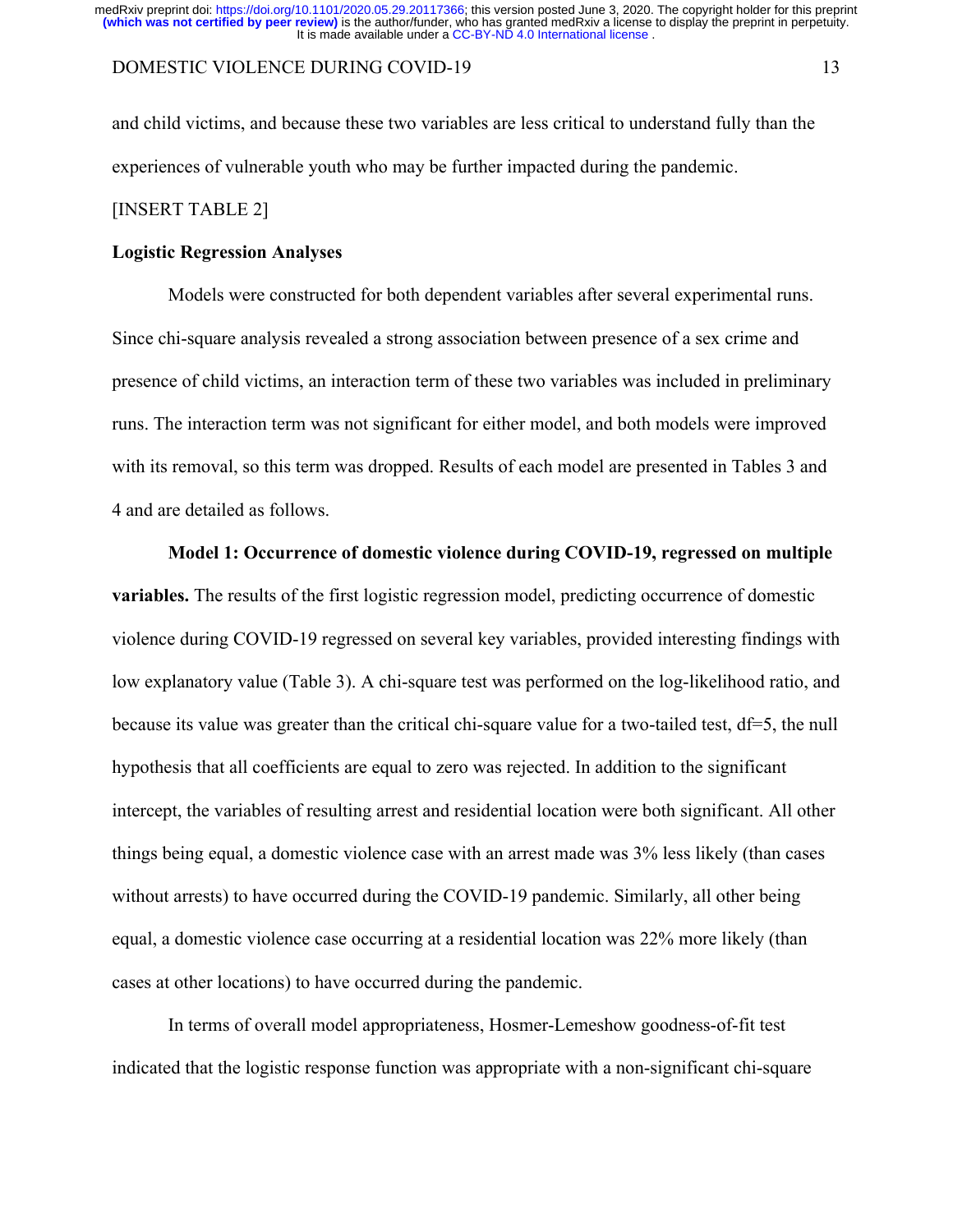## DOMESTIC VIOLENCE DURING COVID-19 14

value of 9.07,  $p=.97$ . To check for multicollinearity problems, a variance inflation factor (VIF) test was run, resulting in a low mean VIF of 1.09, indicating no problems. Influential data was assessed with Cook's distance and was not a problem for this model. The pseudo  $R^2$  was .004, meaning that the model only accounted for .4% of the variation in the dependent variable.

A joint hypothesis test was also conducted to determine whether or not weapon use and resulting arrest jointly contributed to the model fit. The model was run with all variables, and then run again with weapon use and resulting arrest dropped from the model. In comparing (minus two times) the log-likelihood between the two models and obtaining a test chi-square, a significant chi-square of 8.95,  $p=01$  was found, indicating that at least one of the variables tested—either weapon use, resulting arrest, or both—was significant.

## [INSERT TABLE 3]

**Model 2: Occurrence of domestic violence in shelter-in-place, regressed on multiple variables.** The results of the second logistic regression model, predicting occurrence of domestic violence during the shelter-in-place period regressed on several key variables, provided additional significant findings, but again with low explanatory value (Table 4). A chi-square test was performed on the log-likelihood ratio, and because its value was greater than the critical chisquare value for a two-tailed test, df=5, the null hypothesis that all coefficients are equal to zero was rejected. In addition to the significant intercept, in this model, residential location was once again significant. This time, however, resulting arrest was not at all significant, whereas the presence of a child victim was. All other being equal, a domestic violence case occurring at a residential location was 64% more likely (than cases at other locations) to have occurred during the shelter-in-place. Similarly, a domestic violence case with a child victim was 67% less likely (than cases without child victims) to have occurred during the shelter-in-place order.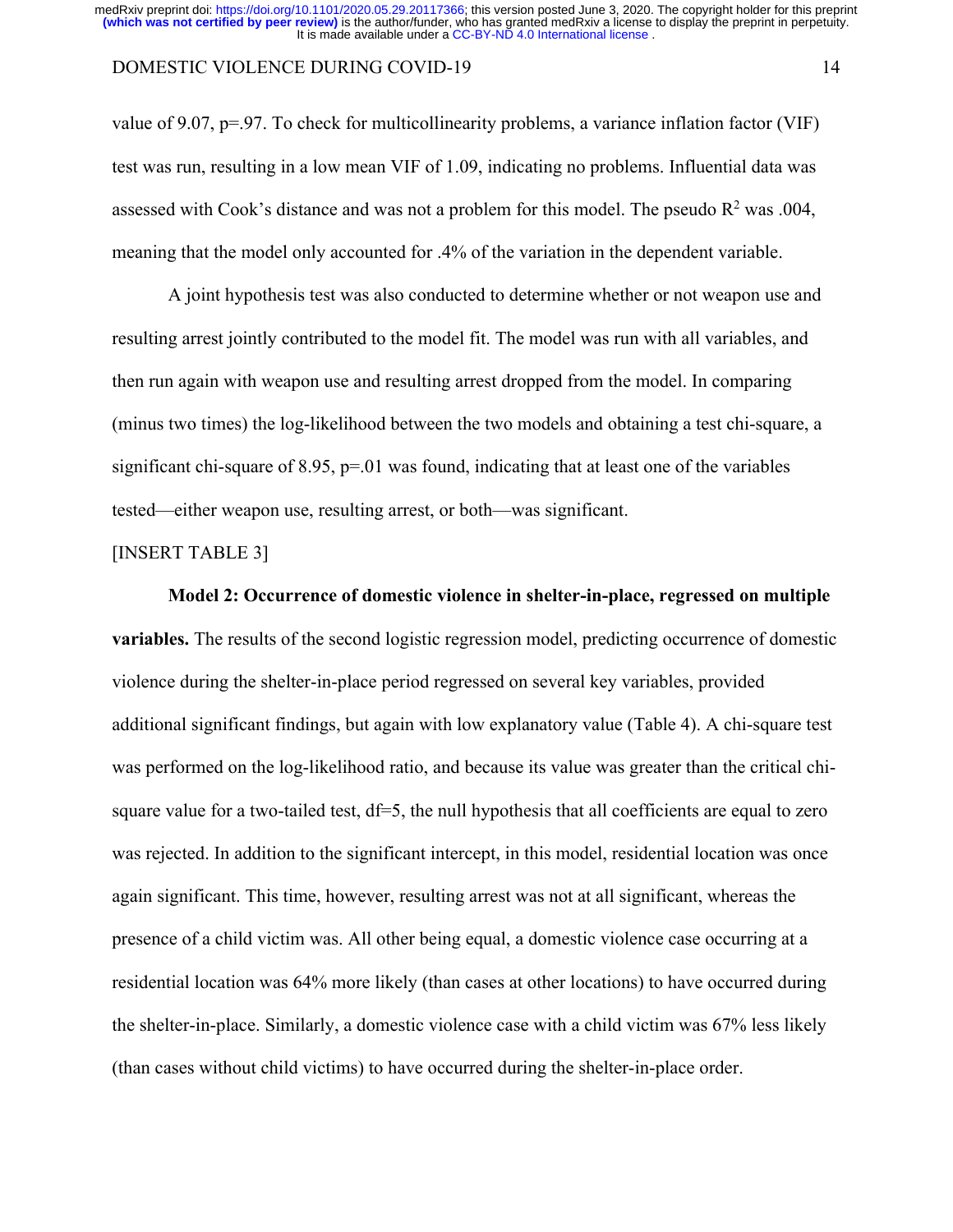## DOMESTIC VIOLENCE DURING COVID-19 15

In terms of overall model appropriateness, Hosmer-Lemeshow goodness-of-fit test indicated that the logistic response function was appropriate with a non-significant chi-square value of 13.66, p=.62. To check for multicollinearity problems, a variance inflation factor (VIF) test was run, resulting in a low mean VIF of 1.05, indicating no problems. Influential data was assessed with Cook's distance and was not a problem for this model. The pseudo  $R^2$  was .01, meaning that the model only accounted for 1% of the variation in the dependent variable. This was a slight improvement over the previous model.

A joint hypothesis test was conducted once more to determine whether or not weapon use and resulting arrest jointly contributed to the model fit. This model was run with all variables, and then run again with weapon use and resulting arrest dropped from the model. This time, in comparing (minus two times) the log-likelihood between the two models and obtaining a test chisquare, the chi-square value was not significant at  $1.95$ ,  $p=.38$  was found, so the null hypothesis cannot be rejected, and the conclusion is that that neither variable was significant. Weapon use and resulting arrest did not jointly contribute to this model, unlike the previous one.

[INSERT TABLE 4]

## **Conclusions**

#### **Interpretation of Findings**

This study offers a rapid comparison of domestic violence cases occurring in a large midwestern city before and during the COVID-19 pandemic, contributing to the lack of literature in this critical area. The two models explored—one predicting occurrence of domestic violence during the pandemic, and the other predicting occurrence of domestic violence during the shelter-in-place period—offer multidimensionality in analyzing the pandemic's impact, taking its rapidly-changing nature in terms of impacts and regulations into account. While both models had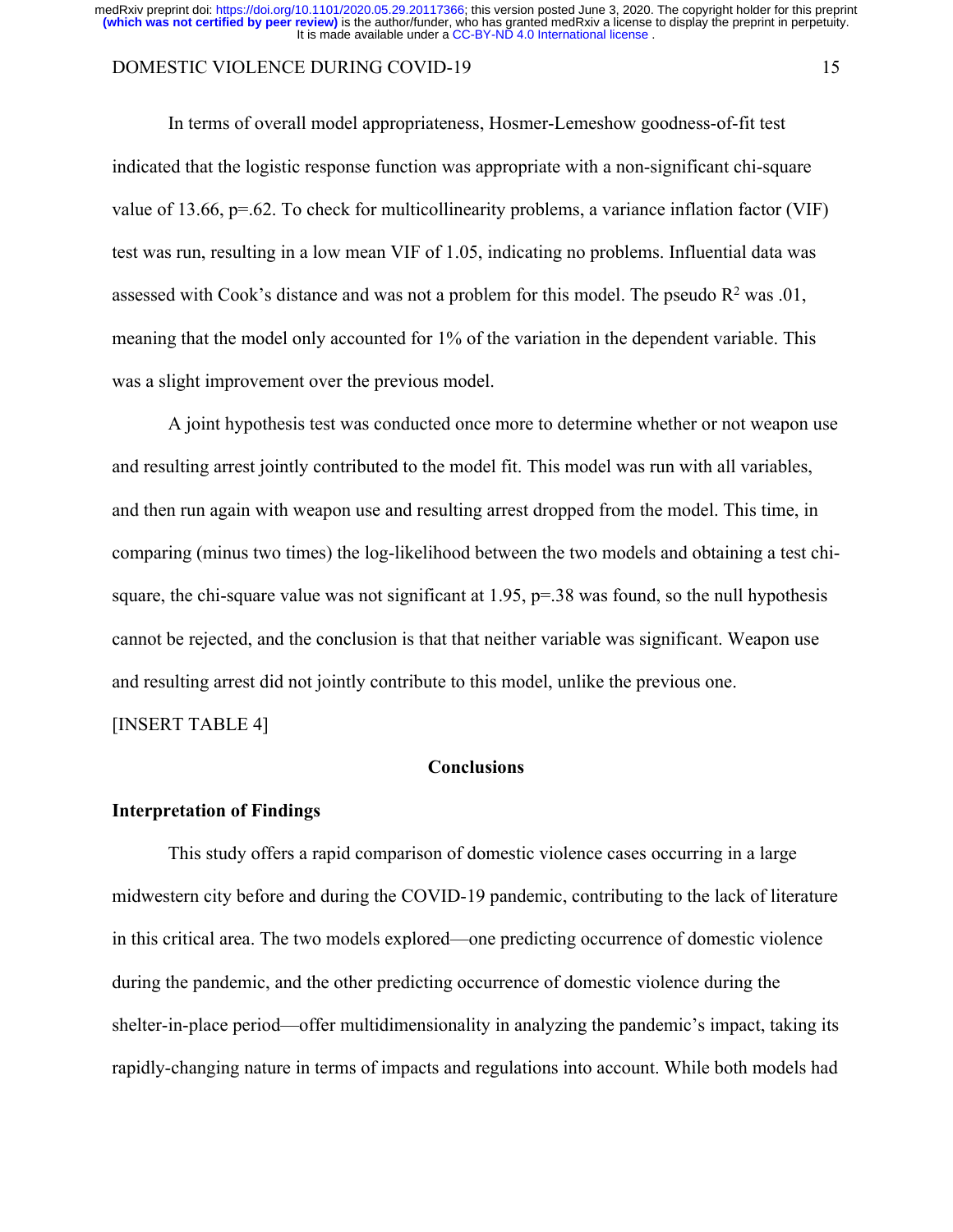## DOMESTIC VIOLENCE DURING COVID-19 16

little explanatory power (.4% and 1%, respectively), the models were highly significant. More important, multiple key characteristics were identified as important predictors of how domestic violence may differ during the pandemic and under shelter-in-place orders.

Residential location was a significant predictor in both models, with greater impact during the shelter-in-place period (22% versus 64%). This makes sense—if more people are staying at home, violence is more likely going to occur in the home than not. This finding may suggest that individuals are taking precautions and staying at home, which suggests compliance with shelter-in-place orders. However, this finding also suggests that domestic violence first responders and service providers may need to focus their efforts on residential areas and methods of reaching individuals who are staying at home. Usual surveillance practices of observing public spaces will not be as useful during a time when violence is happening in private residences.

Two other predictor variables were significant. Arrests were less likely during the pandemic, but only by 3%; this impact did not hold shift when shelter-in-place was ordered. What did change during shelter-in-place was the presence of child victims—by quite a margin. With cases with child victims being 67% less likely to have occurred during the shelter-in-place order, the question may be less about occurrence and more about reporting. What happens to reporting violence with child victims when everyone is sheltering in place—especially in terms of access to mandated reporters—and what can be done about it?

While a lesser focus of this analysis, one more notable finding is on the total number of domestic violence cases during the pandemic, as compared to the previous year. With 51.26% (n=2367) of these cases occurring before the pandemic, in this sample, domestic violence cases actually went down. This contradicts previously reported statistics of domestic violence increases during the COVID-19 pandemic (Bosman, 2020). While variables and case types may differ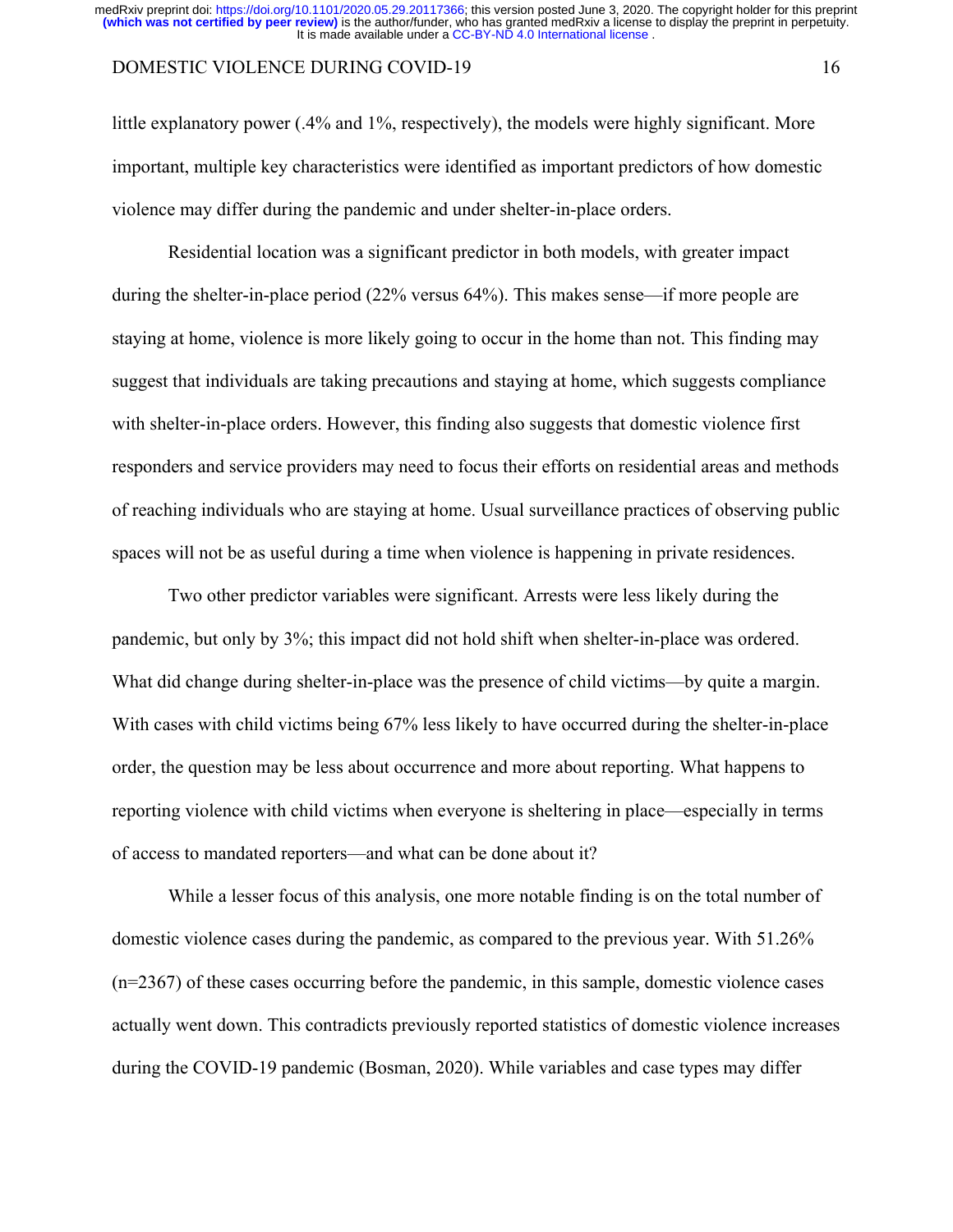### DOMESTIC VIOLENCE DURING COVID-19 17

across reports, greater attention may be needed on the source of the report—police versus hotline data—than is currently being given in the public sphere.

## **Limitations and Strengths**

This study is limited in a few key ways. A major limitation is the lack of available data. Several data sources in both Chicago and St. Louis were searched and contacted throughout the research process, without producing anything other than administrative police data. Additionally, this data was limited in scope, and extensive recoding was done to fit it within the confines of quantitative analysis. Particularly concerning was the lack of demographic information about perpetrators and victims, which limited the richness of the analysis and the ability to understand the pandemic's impact on domestic violence for certain communities. It is understandable that data would be sparse during this time, with reduced staffing and competing priorities. Some data, especially confidential domestic violence organization data, is simply not available as quickly as a pandemic would necessitate.

Additionally, there were time and methodological constraints that impacted the depth of analysis with the data available. With more time to explore different crime codes, types of abuse such as telephone harassment, stalking, and order of protection violations could have been included. Finally, low pseudo  $R^2$  results and the limitation to one metropolitan area reduce generalizability and explanatory power of the findings, significant though they may be.

The study's strengths are the large sample, the innovation in working with available data, and the rapidness of response. Utilizing a large city's data allowed for nearly 5,000 domestic violence cases to be analyzed, offering great statistical power for this exploratory study. The study was also able to adapt to available data, quickly recoding as much useful qualitative data as was available into dichotomous variables for testing. The use of both pandemic and shelter-in-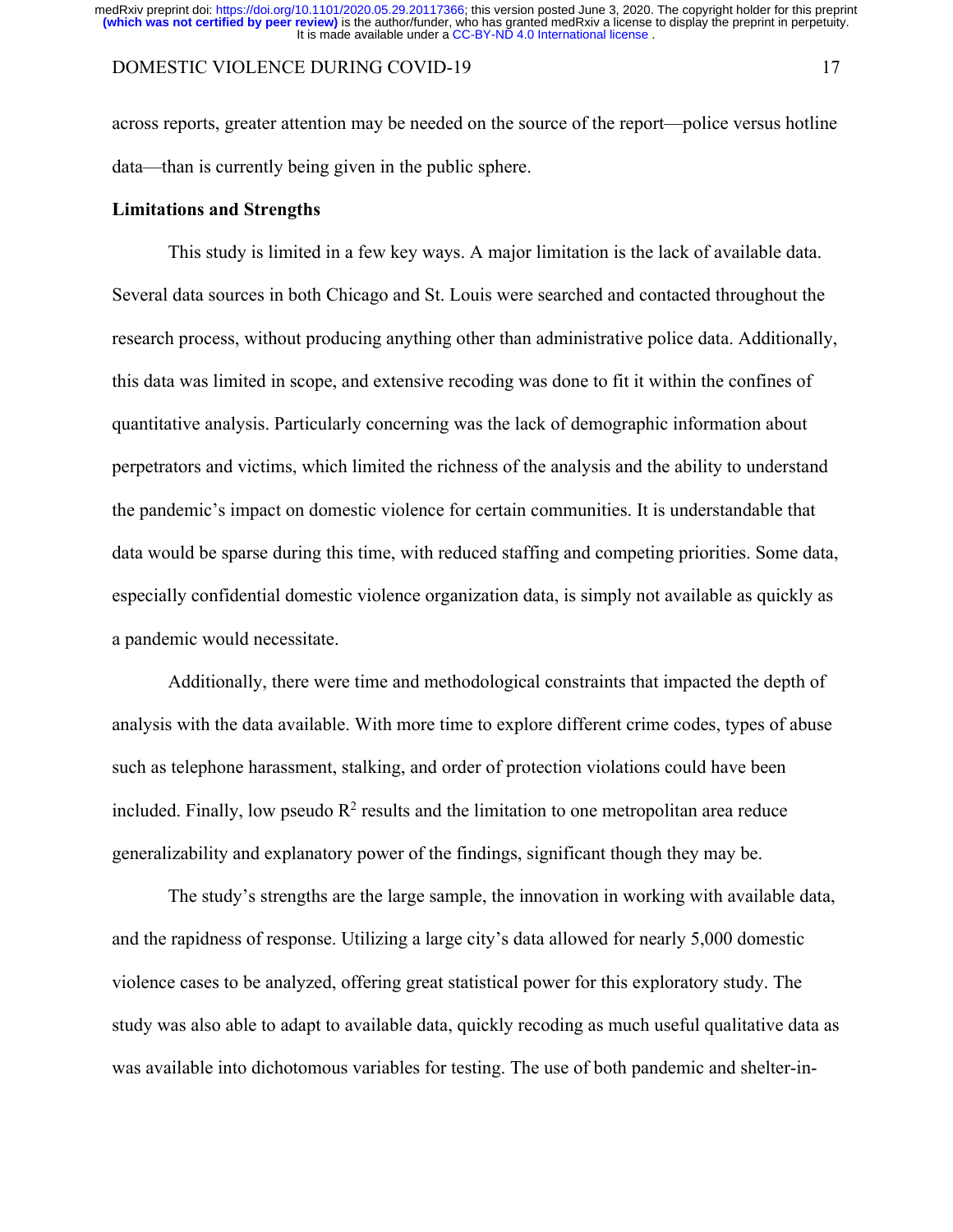## DOMESTIC VIOLENCE DURING COVID-19 18

place timeframes for analysis, with a direct comparison group to the year prior, made for a more robust analysis and provides a glimpse at the rapid changes data can take on during this unprecedented time. Lastly, the study was able to make quick use of data that was available only a month prior to analysis. Its rapid approach to analysis and writing during such limitations and strain can serve as a model for other social work research during the COVID-19 pandemic.

## **Implications**

This study provides a glimpse at how domestic violence may differ during the COVID-19 pandemic and its shelter-in-place orders, as well as a few key ways in which those differences manifest. Domestic violence first responders and service providers, as well as researchers, must pivot their approaches to understanding, preventing, and treating this problem given the rapidlyevolving nature of COVID-19. Given the significant findings of cases more likely to occur in residences and less likely to be reported on child victims during shelter-in-place, additional resources are needed in this critical areas, to make residential areas safer and protect children who are vulnerable at this time. The latter point is perhaps the most interesting finding of the study and one in which urgent responses may be needed. With in-person access to mandated reporters like teachers and social workers being restricted due to stay-at-home orders, innovative ways of understanding and responding to children's experiences in the home are needed to adapt to these new circumstances.

The low explanatory power of the two regression models could be improved with the identification of additional important predictors. For future research to improve, more sources of data are needed, as are greater availability of variables that might contribute to model explanatory power. Information such as the length of wait time for police response, location of first contact with police and service providers, co-occurring protective order violations, and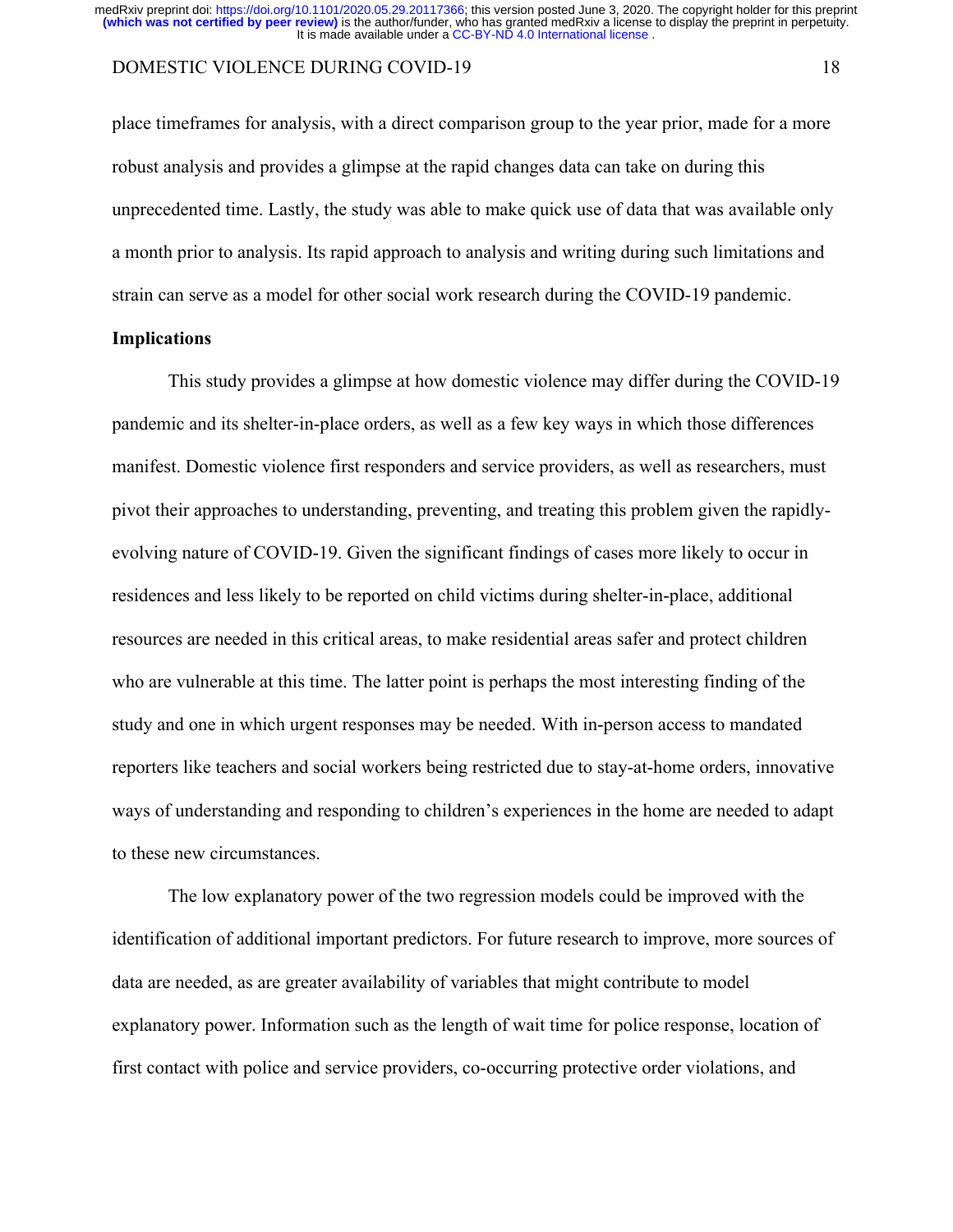## DOMESTIC VIOLENCE DURING COVID-19 19

elements of virtual/cyber abuse would be useful to further understanding the problem. Future research could compare domestic violence reported to police, to hotlines, and both during the pandemic, compared to usual reporting rates, to determine which services individuals are accessing during this time that looks so different from the norm. Open data sharing between research and practice realms would assist in this regard.

Lastly, funding must be directed to service providers, to move victims out of dangerous living situations, where more violence is being reported, and into safe spaces. Sheltering in place may create safety from COVID-19, which is of great public benefit. However, if physical and emotional safety are put at greater risk as a result, research and resources are needed to make sure individuals are simultaneously safe from both kinds of threats.

## **Acknowledgements**

The author thanks Brett Drake, Merriah Croston, Maxine Davis, Shenyang Guo, Melissa Jonson-Reid, and Nancy Jacquelyn Perez-Flores for their encouragement and methodological guidance. The author also thanks Amirrah Abou-Youssef and Andrew Houghton for their on-theground wisdom that motivated the continuation of this work, and for their service to the Chicago area community.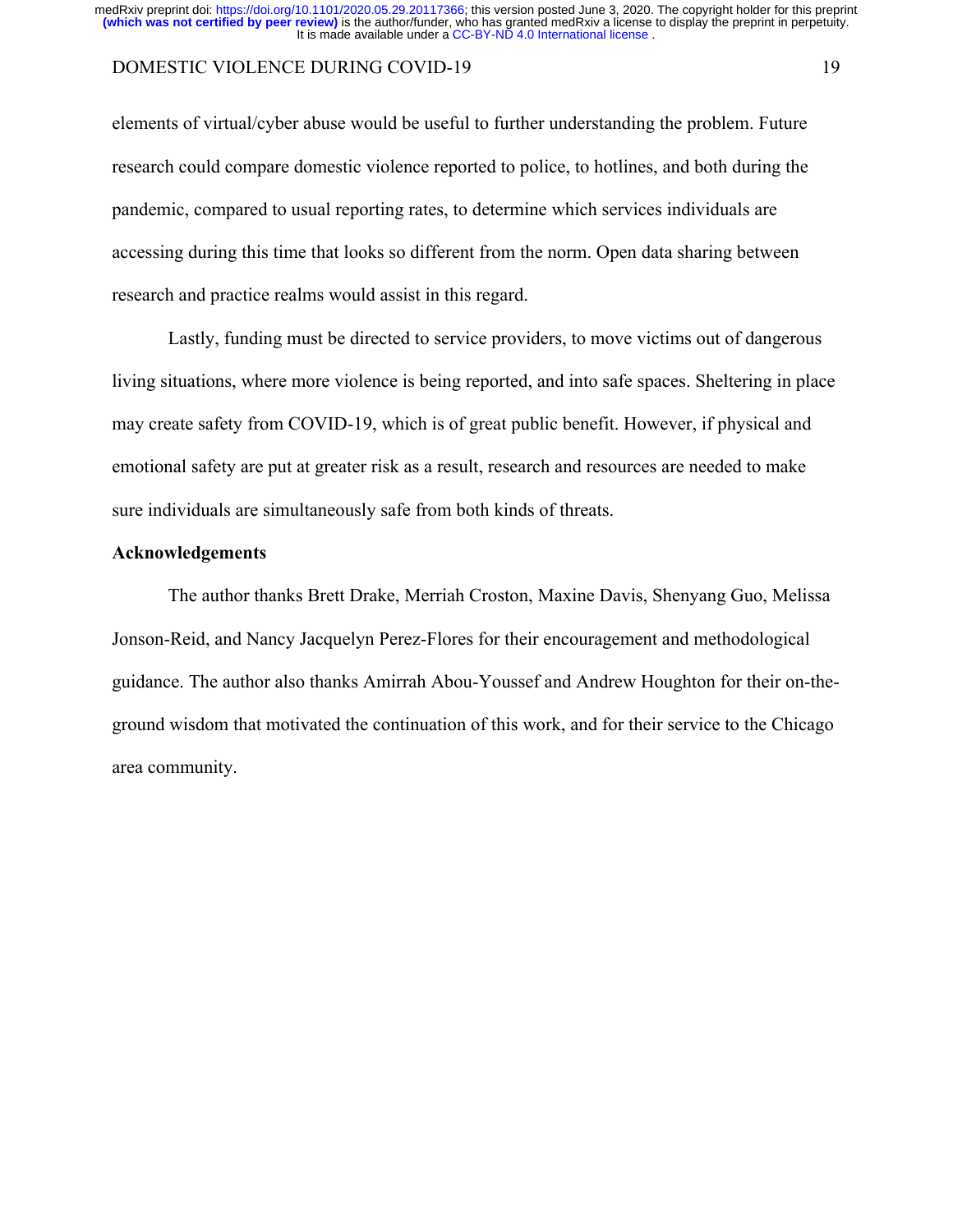DOMESTIC VIOLENCE DURING COVID-19 20

## **References**

Abramson, A. (2020, April 8). How COVID-19 may increase domestic violence and child abuse. *American Psychological Association*. Retrieved from https://www.apa.org/topics/covid-19/domestic-violence-child-abuse

Black, M. C., Basile, K. C., Breiding, M. J., Smith, S. G., Walters, M. L., Merrick, M. T., Chen, J., & Stevens, M. R. (2011). *The National Intimate Partner and Sexual Violence Survey (NISVS): 2010 Summary Report*. National Center for Injury Prevention and Control, Centers of Disease Control and Prevention.

Bosman, J. (2020, May 15). Domestic Violence Calls Mount as Restrictions Linger: 'No One Can Leave.' *The New York Times*. Retrieved from

https://www.nytimes.com/2020/05/15/us/domestic-violence-coronavirus.html

Brooks, S. K., Webster, R. K., Smith, L. E., Woodland, L., Wessely, S., Greenberg, N., & Rubin, G. J. (2020). The psychological impact of quarantine and how to reduce it: Rapid review of the evidence. *The Lancet*, *395*(10227), 912–920. https://doi.org/10.1016/S0140- 6736(20)30460-8

Centers for Disease Control and Prevention. (2019, October 3). Preventing intimate partner violence. *Violence Prevention and Injury Center*. Retrieved from

https://www.cdc.gov/violenceprevention/intimatepartnerviolence/fastfact.html

Centers for Disease Control and Prevention. (2020). CDC COVID data tracker. Retrieved from https://www.cdc.gov/covid-data-tracker/index.html

Centers for Disease Control and Prevention. (2020, February 11). Coronavirus disease 2019 (COVID-19). Retrieved from https://www.cdc.gov/coronavirus/2019-ncov/preventgetting-sick/social-distancing.html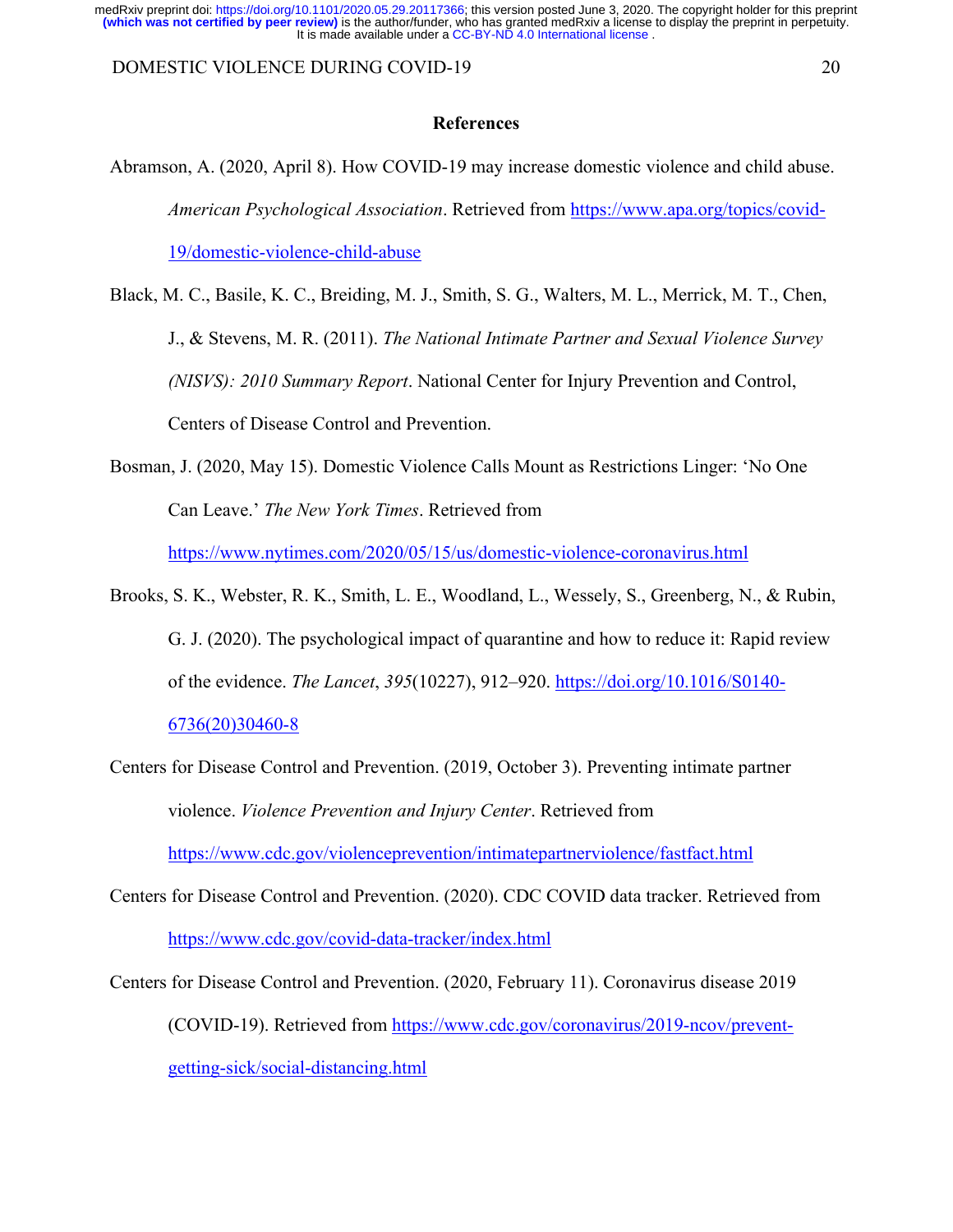DOMESTIC VIOLENCE DURING COVID-19 21

- Chicago Data Portal. (2020). *Crimes – 2001 to present* [Data file and code book]. Retrieved from https://data.cityofchicago.org/Public-Safety/Crimes-2001-to-present/ijzp-q8t2
- Dong, E., Du, H., & Gardner, L. (2020). An interactive web-based dashboard to track COVID-19 in real time. *The Lancet Infectious Diseases*. https://doi.org/10.1016/S1473-

3099(20)30120-1

- Finkelhor, D., Shattuck, A., Turner, H. A., & Hamby, S. L. (2014). The lifetime prevalence of child sexual abuse and sexual assault assessed in late adolescence. *Journal of Adolescent Health*, *55*(3), 329–333. https://doi.org/10.1016/j.jadohealth.2013.12.026
- Jaffe, P. (2018). *Children Exposed to Domestic Violence: Current Issues in Research, Intervention, Prevention, and Policy Development*. Routledge.
- Kumar, A., & Nayar, K. R. (2020). COVID 19 and its mental health consequences. *Journal of Mental Health*, 1–2. https://doi.org/10.1080/09638237.2020.1757052
- Perilla, J. L., Lippy, C., Rosales, A., & Serrata, J. V. (2011). Prevalence of domestic violence. In J. W. White, M. P. Koss, & A. E. Kazdin (Eds.), *Violence against women and children, Vol 1: Mapping the terrain.* (pp. 199–220). American Psychological Association. https://doi.org/10.1037/12307-009
- Petrella, D., St. Clair, S., Johnson, S., & Pratt, G. (2020, March 20). Gov. J.B. Pritzker issues order requiring residents to 'stay at home' starting Saturday. *Chicago Tribune*. Retrieved from https://www.chicagotribune.com/coronavirus/ct-coronavirus-illinois-shelter-inplace-lockdown-order-20200320-teedakbfw5gvdgmnaxlel54hau-story.html
- Usher, K., Bhullar, N., Durkin, J., Gyamfi, N., & Jackson, D. (2020). Family violence and COVID‐19: Increased vulnerability and reduced options for support. *International Journal of Mental Health Nursing*, inm.12735. https://doi.org/10.1111/inm.12735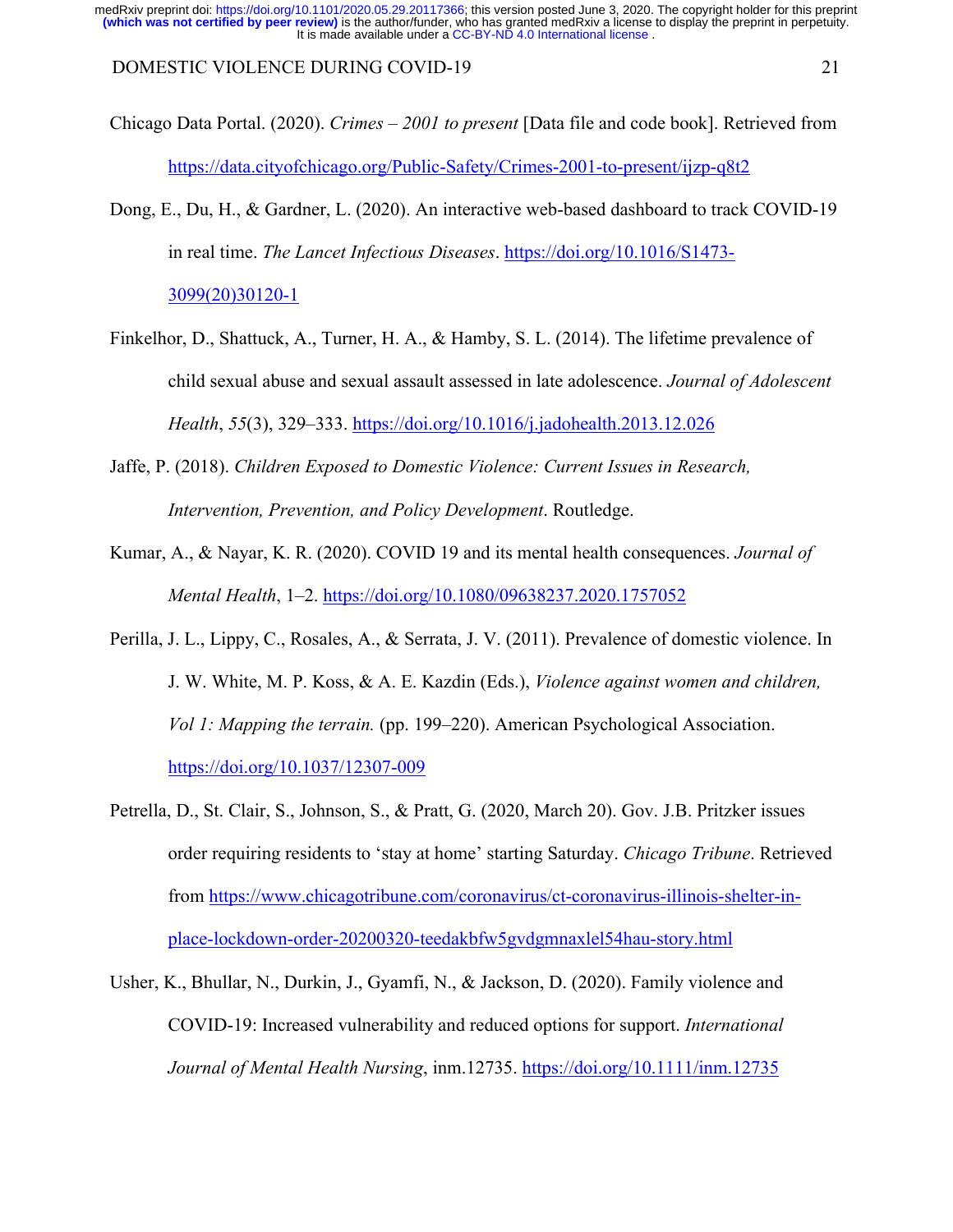DOMESTIC VIOLENCE DURING COVID-19 22

Van Gelder, N., Peterman, A., Potts, A., O'Donnell, M., Thompson, K., Shah, N., & Oertelt-

Prigione, S. (2020). COVID-19: Reducing the risk of infection might increase the risk of

intimate partner violence. *EClinicalMedicine*, *21*.

https://doi.org/10.1016/j.eclinm.2020.100348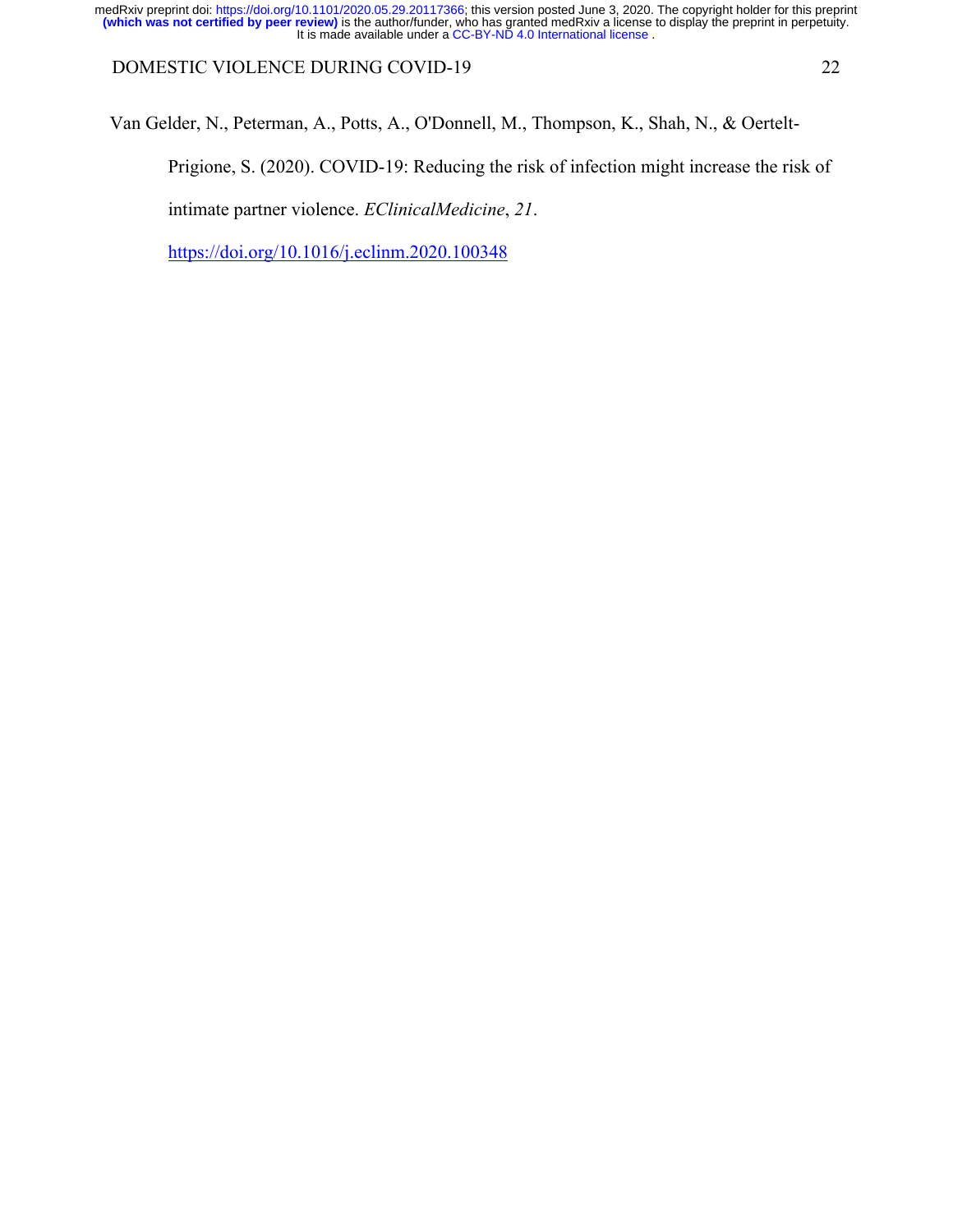## DOMESTIC VIOLENCE DURING COVID-19 23

## **Table 1**

March 2019 March 2020 Total Variable *n* % *n* % *n* % Presence of Sex Crime Yes 79 3.34% 52 2.31% 131 2.84% No 2288 96.66% 2199 97.16% 4487 97.16% Weapon Used Yes 360 15.21% 325 14.44% 685 14.83% No 2007 84.79% 1926 85.56% 3933 85.17% Arrest Made Yes 517 21.84% 417 18.53% 934 20.23% No 1850 78.16% 1834 81.47% 3684 79.77% Child Victim Involved Yes 84 3.55% 53 2.35% 137 2.97% No 2283 96.45% 2198 97.65% 4481 97.03% Residential Location Yes 1806 76.30% 1789 79.48% 3595 77.85% No 561 23.70% 462 20.52% 1023 22.15% Cases Before Shelter-in-Place 1583 70.32% Cases During Shelter-in-Place 668 29.68% Total Domestic Violence Cases 2367 51.26% 2251 48.74% 4618 100%

*Descriptive Statistics of Domestic Violence Cases, March 2019 and March 2020, Chicago, IL*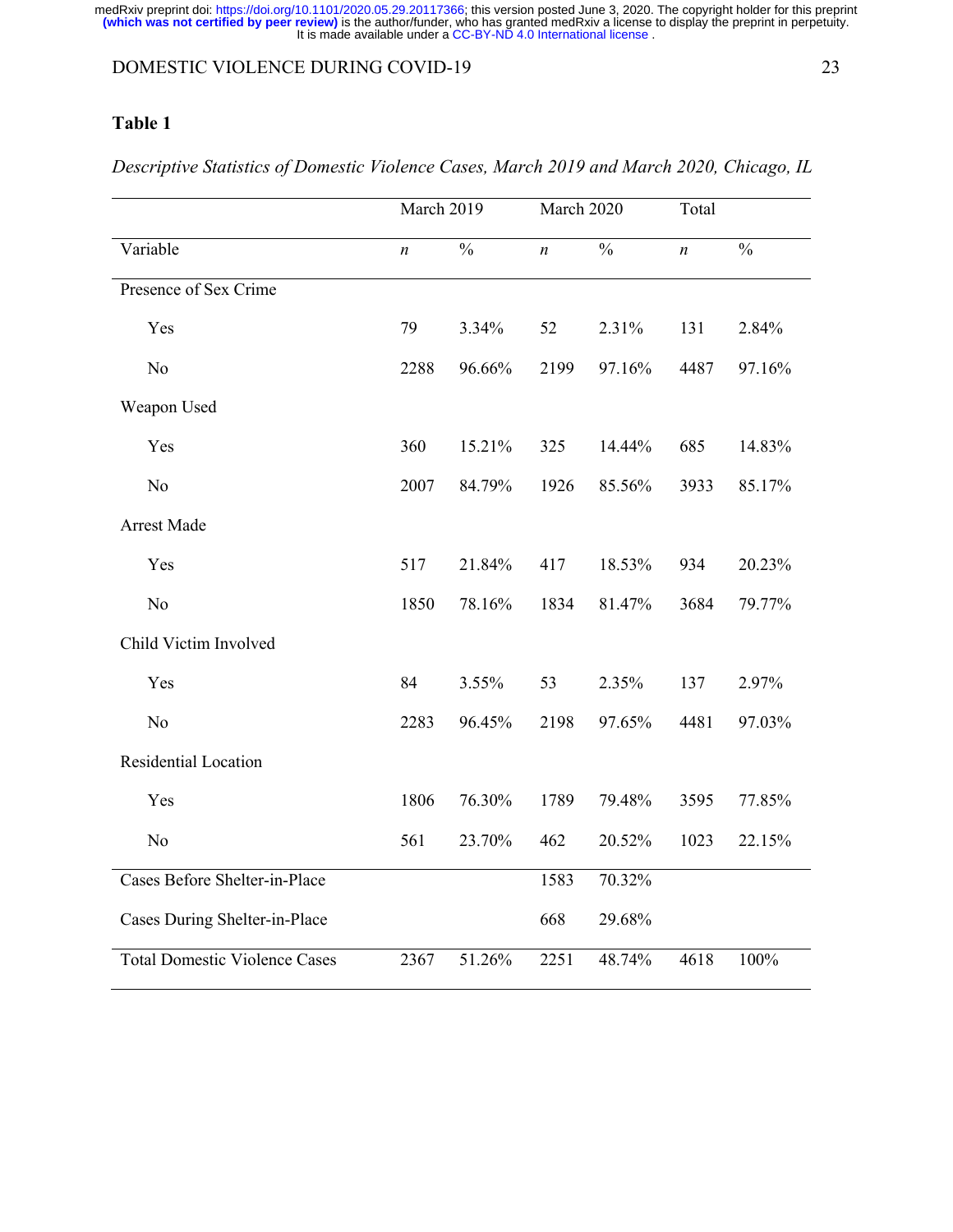## DOMESTIC VIOLENCE DURING COVID-19 24

## **Table 2**

# Presence of Child Victim Sex Crime No Yes No 4406 81 Yes 75 56 Arrest Made Weapon Used No Yes No 3165 768 Yes 519 166

*Chi-Square Associations Between Independent Variables*

*Note*.  $x^2(1, N=4618)=741.21, p=.000$ 

*Note*.  $x^2(1, N=4618)=8.0094, p=.005$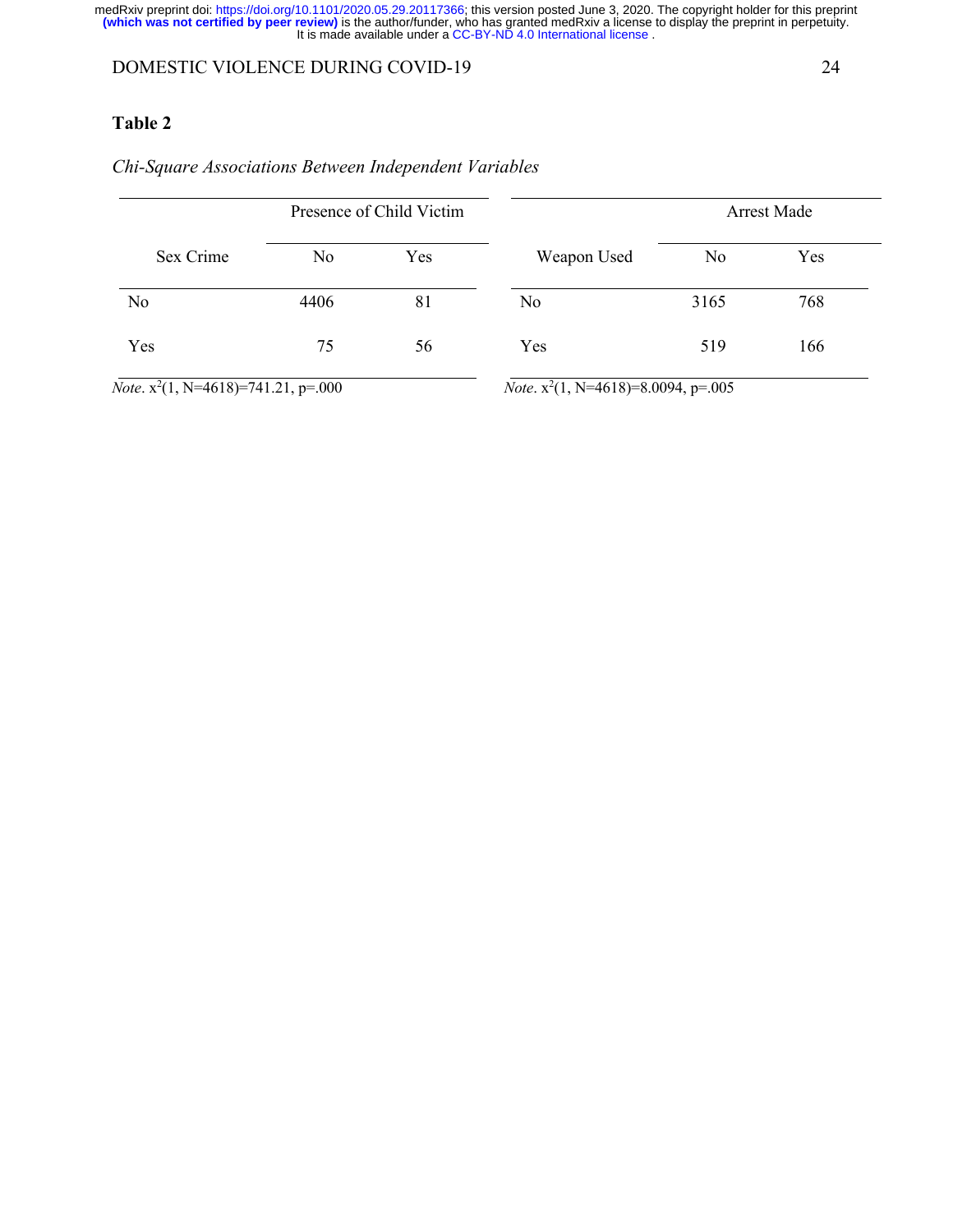## DOMESTIC VIOLENCE DURING COVID-19 25

## **Table 3**

| Predictor Variable                | Odds Ratio     | Sign?            | Coef.   | Std. E | $\overline{z}$ | 95% CI OR    |
|-----------------------------------|----------------|------------------|---------|--------|----------------|--------------|
| Presence of Sex Crime             | .753           | $\overline{?}$   | $-.284$ | .149   | $-1.43$        | [.510, 1.11] |
| Use of Weapon                     | .972           | $\boldsymbol{?}$ | $-.028$ | .081   | $-.34$         | [.825, 1.15] |
| Presence of Child Victim          | .702           | $\boldsymbol{?}$ | $-.354$ | .136   | $-1.83$        | [.480, 1.03] |
| Arrest Made                       | $.804**$       | $\boldsymbol{?}$ | $-.218$ | .059   | $-2.95$        | [.696, .930] |
| <b>Residential Location</b>       | $1.224**$      | $\boldsymbol{?}$ | .202    | .087   | 2.83           | [1.06, 1.41] |
| cons                              | $.868*$        |                  | $-142$  | .057   | $-2.16$        | [.763, .987] |
|                                   |                |                  |         |        |                |              |
| Pseudo $R^2$                      | .004           |                  |         |        |                |              |
| Model Likelihood Ratio $X^2$ (df) | $24.12(5)$ *** |                  |         |        |                |              |
| $\mathbf N$                       | 4618           |                  |         |        |                |              |

*Occurrence of Domestic Violence During COVID-19, Regressed on Multiple Variables*

*Note*: \* p<.05, \*\* p<.01, \*\*\* p<.001, from two-tailed test.